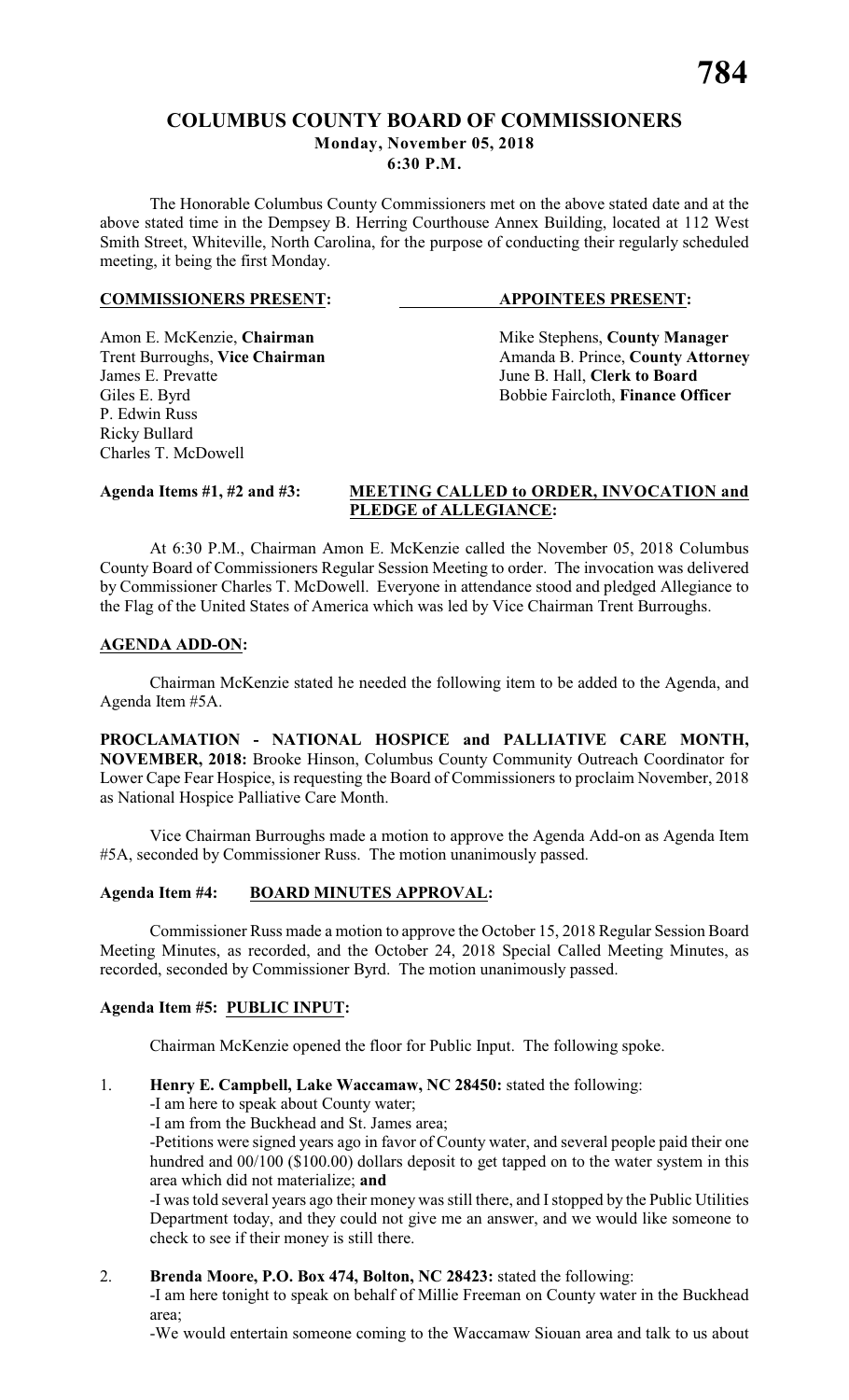the County water**;**

-We have drainage problems in Buckhead and St. James that we have never experienced before;

-There were sixty-seven (67) houses damaged with water;

-The beavers in the water streams, the water streams and ditches are full of fallen trees and debris causing severe blockage;

-We want the County Commissioners to pay attention to what we are asking;

-The driveways are washed out, and we need to know who is responsible for fixing the driveways, and who to contact to get this done; **and**

-We need help to get these problems handled.

3. **Justin Smith, Whiteville, NC 28472:** stated the following:

-We have forty-five (45) people watching on The News Reporter Facebook Page right now; **and**

-You need to move your microphones closer to your mouth when you speak.

#### **AGENDA ADD-ON:**

#### **Agenda Item #5A: PROCLAMATION - NATIONAL HOSPICE and PALLIATIVE CARE MONTH, NOVEMBER, 2018:**

Brooke Hinson, Columbus County Community Outreach Coordinator for Lower Cape Fear Hospice, requested the Board of Commissioners to proclaim November, 2018 as National Hospice Palliative Care Month with the following Proclamation.

#### **NATIONAL HOSPICE AND PALLIATIVE CARE MONTH NOVEMBER 2018**

**WHEREAS,** Lower Cape Fear Hospice offers person-centered, compassionate care, ensuring people dignity, choice, and quality of life; **and**

**WHEREAS,** Lower Cape Fear Hospice utilizes an interdisciplinary, team-oriented approach to treatment, including expert medical care, quality symptom control, and comprehensive pain management as a foundation of care; **and**

**WHEREAS,** Lower Cape Fear Hospice attends to patients' emotional, spiritual and family needs, and provides family services like respite care, caregiver education, and bereavement counseling; **and**

**WHEREAS,** Lower Cape Fear Hospice providers are advocates and educators about advance care planning that help individuals Begin the Conversation about the care they want;

**WHEREAS,** Lower Cape Fear Hospice, a nonprofit agency, engages community members through educational events, giving opportunities, and volunteer activities; **and**

**WHEREAS,** Lower Cape Fear Hospice serves more than 6,000 patients and families in North and South Carolina each year, including residents of Columbus County dealing with life limiting illness.

**NOW, THEREFORE, BE IT PROCLAIMED** the Columbus County Commissioners do hereby proclaim November 2018 as National Hospice and Palliative Care Month and encourage members of the public to increase their understanding and awareness of care at the end of life and to observe this month with appropriate activities and programs.

**APPROVED and ADOPTED** this the  $5<sup>th</sup>$  day of November, 2018.

#### **COLUMBUS COUNTY BOARD OF COMMISSIONERS**

/s/ *AMON E. McKENZIE* **Chairman /s/ TRENT BURROUGHS Vice Chairman /s/** *JAMES E. PREVATTE* **/s/** *GILES E. BYRD* **/s/** *P. EDWIN RUSS /s/ RICKY BULLARD*

**ATTESTED BY:**

**/s/** *CHARLES T. McDOWELL* /s/ **JUNE B. HALL, Clerk to the Board** */s/ MICHAEL H. STEPHENS***, Manager /s/ AMANDA B. PRINCE, Attorney**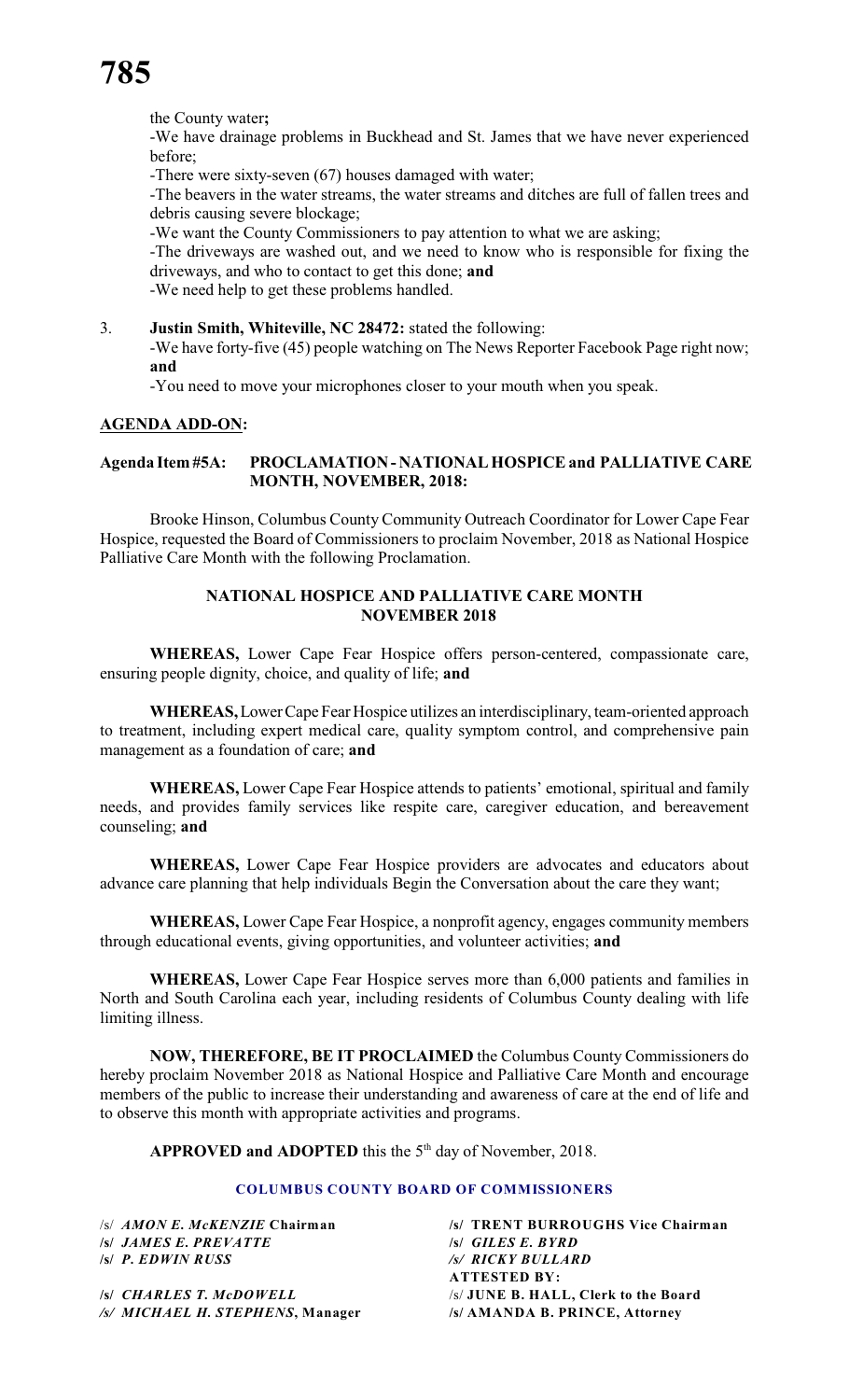Commissioner Bullard made a motion to approve and adopt the National Hospice and Palliative Care Month November 2018 Proclamation, seconded by Commissioner Byrd. The motion unanimously passed.

### **Agenda Item #6: EMERGENCY SERVICES - FEMA UPDATE:**

FEMA officials will give an update on their response to Columbus County after Hurricane Florence. Bill Schmid, FEMA Division Supervisor for this area, stated the following.

- 1. I act as a liaison for the County and the Federal Government;
- 2. FEMA comes in two (2) kinds of flavors as follows;
	- A. IA (individual assistance) and DSA (Disaster survival assistance);
	- B. PA (Public Assistance)
- 3. The DRC is located at the Farmers Market now and will stay open until December 13, 2018;
- 4. The other flavor of FEMA is PA and that is Public Assistance, and that is cities, towns, municipalities that will be asking for assistance in their losses;
- 5. PA is just starting up now and also the trailers is starting to come into your county;
- 6. The MHU is mobile housing units, and at this time, you have fifteen (15) site inspections issued;
- 7. For the MHU's, you have 5,212 applications so far;
- 8. We have committed approximately \$98 million to the County so far, and we have referred 2,377 people for other needs assistance - medicine, cars, etc., issues beyond housing needs;
- 9. We have the PA part of that coming on and part of that is the mitigation piece, and that is what you call the 404 and 406 mitigation, which is the larger projects of that, and we look at how we can help the County prevent the things that have happened in the last two (2) storms;
- 10. The mitigation people will be coming behind the PA people, or in conjunction with the PA people, to talk to you about this;
- 11. We can bring some mitigation people in to discuss what you qualify for and what you need to do;
- 12. We have had 2,716 referrals to SBA, and we have about \$4 million approved in SBA funds;
- 13. A lot of the FEMA process is going through SBA;
- 14. It is essential they go through SBA and that is part of the process;
- 15. If you get denied by SBA, you need to read the entire letter, and do not trash the letter; **and**
- 16. It is usually very simple things that you can correct.

### **QUESTIONS/COMMENTS:**

- 1. 4,639 Applicants, 1,626 eligible and \$5,185,267.81 paid to Columbus County
- 2. The \$98 million paid to County is to be checked on;
- 3. \$8 Million stated at the last meeting as being paid to Columbus County; **and**
- 4. The inspection fees waived will not be reimbursed by FEMA.

### **Agenda Item #7: CONSTRUCTION on HIGHWAY 74 - SR 5819 AND SR 5820:**

Ray Jacobs, concerned citizen, would like to discuss the construction plans relative to SR 5819 and SR 5820. Mr. Jacobs stated the following.

- 1. This is pertaining to Project R-5819 and Project R-5820, the Chauncey Town and Old Lake Road Projects;
- 2. On October 25, 2018, I was able to attend the Department of Transportation Meeting, and there was only one (1) Columbus County Board representative there, and there was poor attendance by the people from the eastern end of the County;
- 3. We were told by presenters that regulations in a green book would not let them put on-andoff ramps at both intersections of Old Lake Road and Chauncey Town Road, they could do one or the other, or a full interchange at one or the other ramps, and DOT chose Chauncey Town Road;
- 4. A service road was not even considered in this project;
- 5. This Board, the School Board, Emergency Services and the Waccamaw Siouan Tribe have voiced their disagreement with this project, as it was presented;
- 6. Is this the only public meeting they are required to hold?;
- 7. We would like for this Board to talk to the Department of Transportation in order to have another meeting away from the city limits, at the high school there, East Columbus High School where it is very accessible for the people to get to;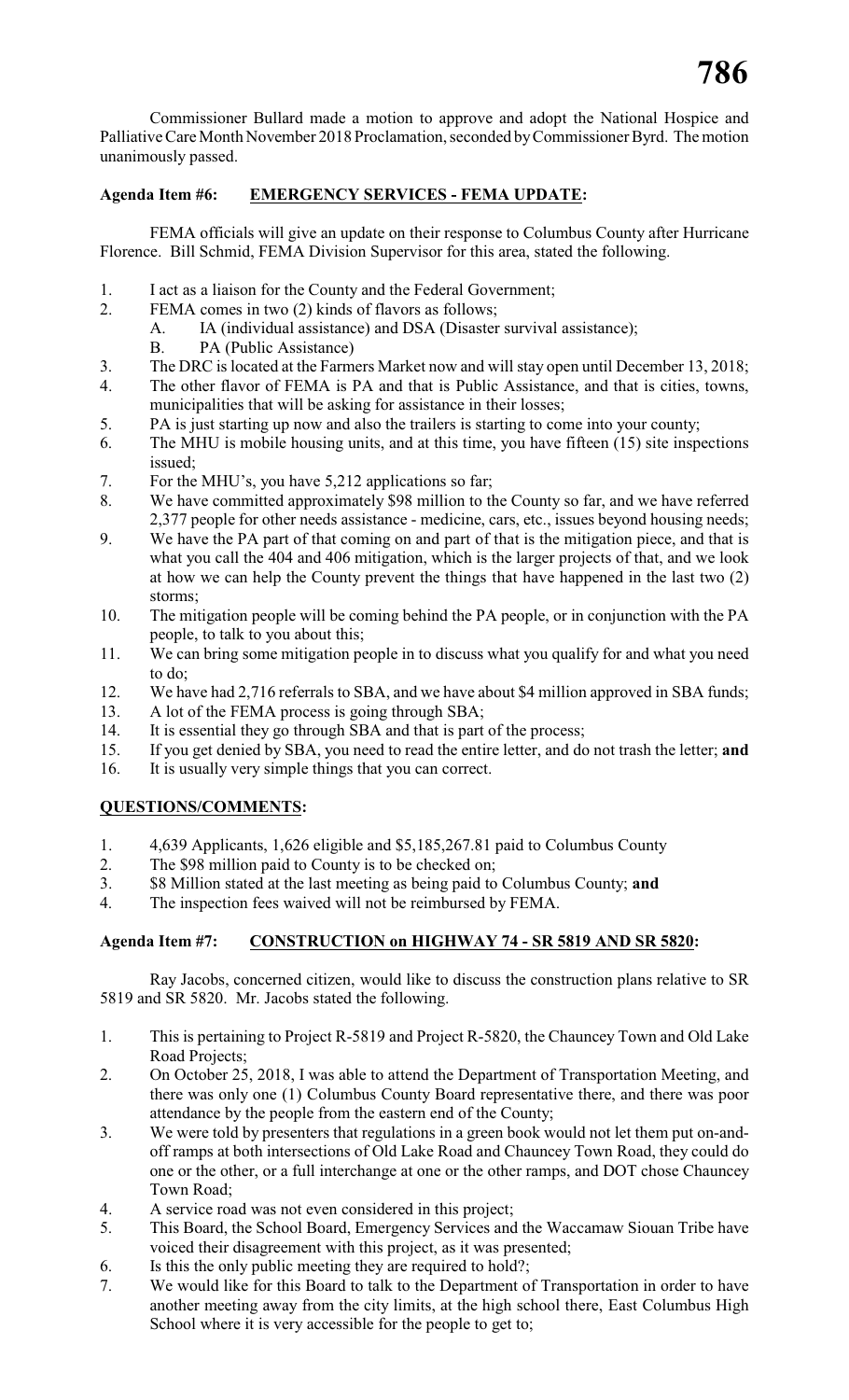- 8. The place of the public meeting was too difficult to get to by the citizens;
- 9. The present plans will involve extra time and mileage to get to medical facilities and government facilities here in Whiteville; **and**
- 10. We need some help on this matter, and would like for this Board to send a letter to the North Carolina Department of Transportation and request another meeting be scheduled.

After discussion was conducted, it was the general consensus of the Board, for a letter to be prepared and mailed to the North Carolina Department of Transportation to request another meeting be conducted.

#### **Agenda Item #8: PROCLAMATION - PROCLAMATION of RECOGNITION and CELEBRATION of the 100<sup>TH</sup> ANNIVERSARY of ARMISTICE DAY:**

Angela Norris, VFWA President Aux. 8073, requested Board approval and adoption of the following Proclamation of Recognition of the 100<sup>th</sup> Anniversary of Armistice Day and Soldiers of World War I.

#### **PROCLAMATION of RECOGNITION of the** 100<sup>th</sup> ANNIVERSARY OF ARMISTICE DAY and **SOLDIERS of WORLD WAR I**

**WHEREAS,** Sunday, November 11, 2018, is the one-hundredth (100<sup>th</sup>) Anniversary of **Armistice Day (1918 - 2018)**; **and**

**WHEREAS, Armistice Day** is commemorated every year on November 11, to mark the armistice signed between the allies of World War I and Germany at Compiegne, France, for the cessation of hostilities on the Western Front of World War I; **and**

**WHEREAS,** the armistice took effect at eleven 'clock in the morning - **"the eleventh hour of the eleventh day of the eleventh month of 1918"**; **and**

**WHEREAS,** this date is national holiday in France, and was declared a national holiday in many allied nations; **and**

**WHEREAS,** in some countries, **Armistice Day** coincides with Remembrance Day and Veterans Day; **and**

**WHEREAS, Armistice Day** is not celebrated in Germany, but a German national day of mourning Volkstrauertiag has; **and**

**WHEREAS,** the anniversary of the **Armistice of November 11, 1918**, has been observed since 1954 as Veterans Day in the United States.

**NOW, THEREFORE, BE IT RESOLVED** that we, the Columbus County Board of Commissioners, proclaim November 11, 2018 as the one-hundredth  $(100<sup>th</sup>)$  Anniversary of **Armistice Day**.

**APPROVED and ADOPTED** this the  $5<sup>th</sup>$  day of November, 2018.

#### **COLUMBUS COUNTY BOARD OF COMMISSIONERS**

| $\sqrt{s}/AMONE$ . McKENZIE Chairman | /s/ TRENT BURROUGHS Vice Chairman    |
|--------------------------------------|--------------------------------------|
| <i>S JAMES E. PREVATTE</i>           | $\mathcal{S}$ GILES E. BYRD          |
| $\sqrt{s}$ P. EDWIN RUSS             | /s/ RICKY BULLARD                    |
|                                      | <b>ATTESTED BY:</b>                  |
| <b>SSI CHARLES T. McDOWELL</b>       | /s/ JUNE B. HALL, Clerk to the Board |
| /s/ MICHAEL H. STEPHENS, Manager     | /s/ AMANDA B. PRINCE. Attorney       |

Vice Chairman Burroughs made a motion to approve and adopt the Proclamation of Recognition of the 100<sup>th</sup> Anniversary of Armistice Day and Soldiers of World War I, seconded by Commissioner McDowell. The motion unanimously passed.

#### **Agenda Item #9: SOIL and WATER CONSERVATION - EMERGENCY WATERSHED PROTECTION PROGRAM:**

Edward E. Davis, Soil and Water Conservation Director, requested Board approval to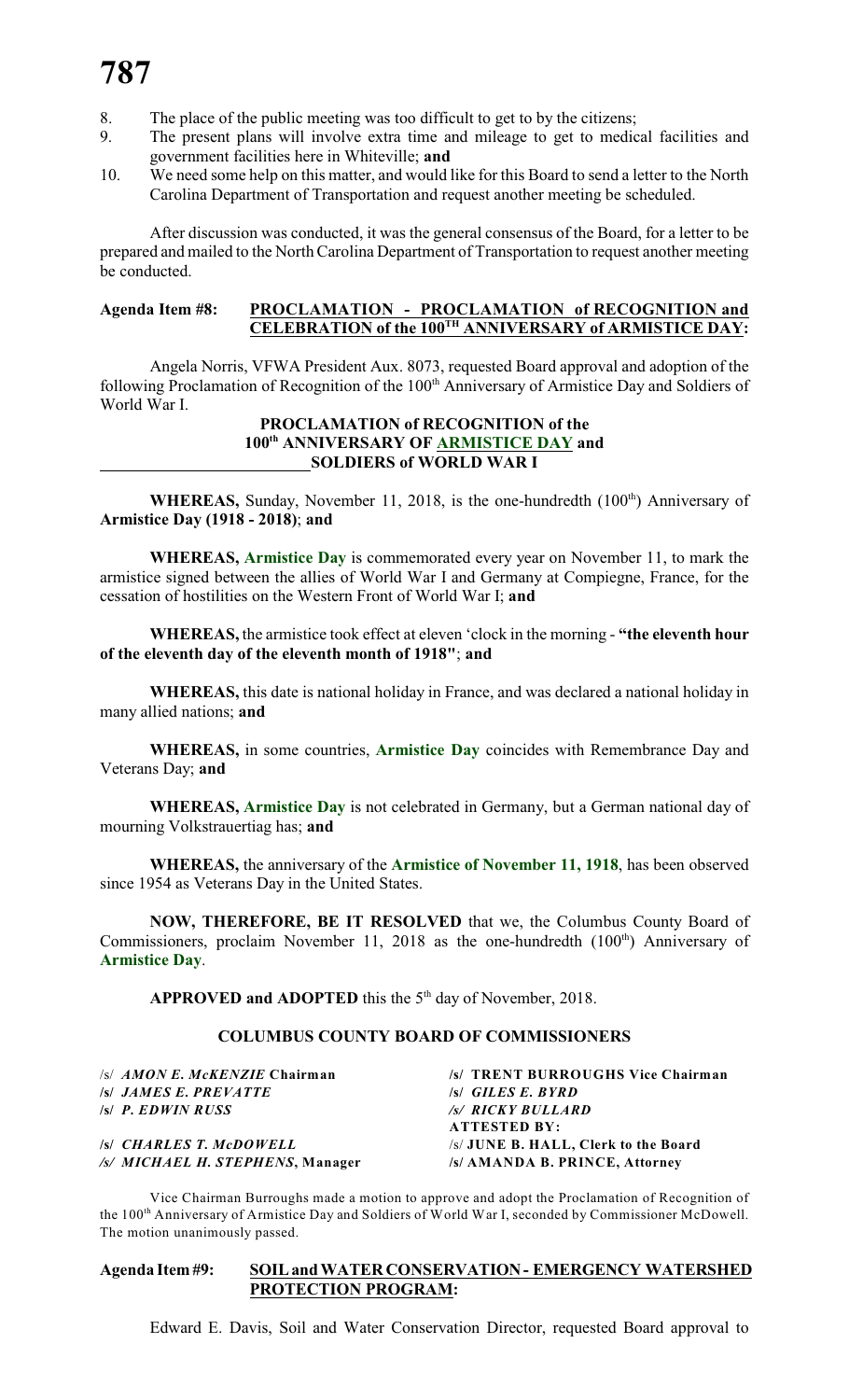sponsor the Emergency Watershed Protection Program.

Commissioner Byrd made a motion to approve the Emergency Watershed Protection Program by submission of the following letter, seconded by Commissioner Bullard. The motion unanimously passed.

November 05, 2018

Mr. Timothy Beard State Conservationist U.S. Department of Agriculture Natural Resources Conservation Service 4407 Bland Road, Suite 117 Raleigh, North Carolina 27609

#### **IN RE: Emergency Watershed Protection (EWP) Program**

Dear Mr. Beard:

The Columbus County Board of Commissioners request Federal assistance under the provisions of the Emergency Watershed Protection (EWP) Program (Section 216 of the Flood Control Act of 1950, Public Law 81-516 or Section 403 of the Agricultural Credit Act of 1978, Public Law 95-334), to restore damages to county watersheds caused by the Hurricane Florence on September 14, 2018.

Hurricane Florence caused stream bank erosion, flooding and down trees across Columbus County. Federal assistance is needed to remove watershed impairments that threaten lives, public health, or developed property from an imminent hazard of areas across Columbus County such as the Lumber River, Waccamaw River, Livingston Creek, the Dunn Swamp Drainage District, and other locations.

Columbus County is somewhat flat and stream bank erosion, down trees and debris blocking the streams and outlets of a watershed propose significant threat to county residents. Copies of maps and photos depicting the most severe impairments (blockage) and threatening situations are attached.

We understand that as a sponsor of an Emergency Watershed Protection project, we would enter into an agreement in which our responsibilities will include acquiring land rights along with any permits needed to construct, and if required, to operate and maintain the proposed measures. We are also prepared to provide not less than 25% of the cost of construction work in dollars or in-kind services. Other sources of funds have either been exhausted or are insufficient to provide adequate recovery from the problems described above.

The names, addresses, and telephone numbers of the administrative and technical contact persons in our organization are as follows;

#### **Administrative:**

Mike Stephens 111 Washington Street Whiteville, NC 28472 910-640-6630 Office 910-640-1654 Fax

**Technical:** Edward Davis 45B Government Complex Road Whiteville, NC 28472 Engineering Technician 910-642-2196 x 3

Please contact Mike Stephens for further information that you might need in assessing our request.

#### **Sincerely, /s/AMON E. MCKENZIE, Chairman COLUMBUS COUNTY BOARD OF COMMISSIONERS**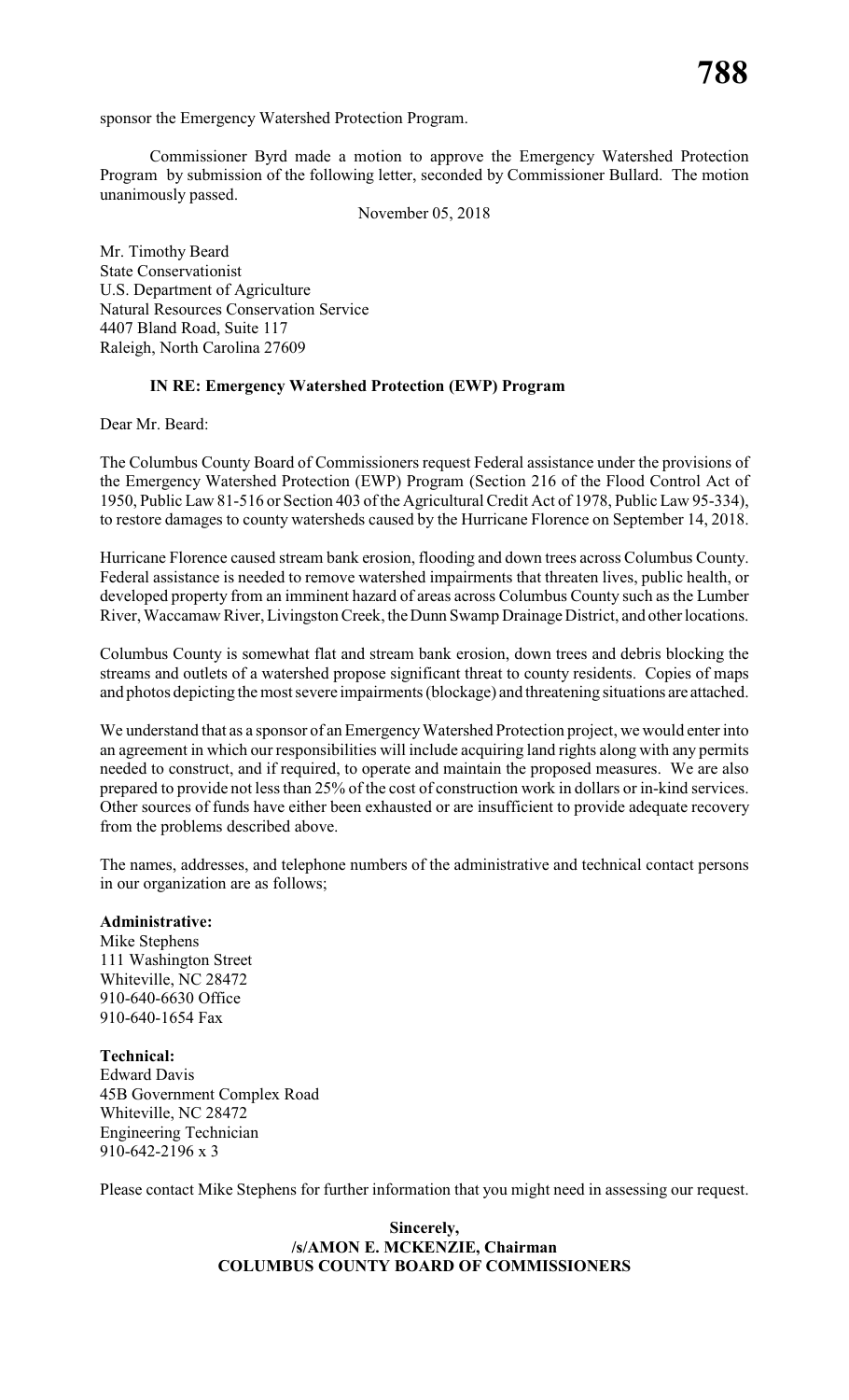#### **Agenda Item #10: HEALTH - TOBACCO FREE-CAMPUS for the LOCAL PUBLIC HEALTH DEPARTMENT:**

Kimberly Smith, Health Director, requested Board approval of a tobacco-free campus for the local public Health Department.

After discussion was conducted, Commissioner McDowell made a motion to table this Agenda Item until a later date, seconded by Commissioner Byrd. The motion unanimously passed.

#### **Agenda Item #11: PARKS AND RECREATION - FITNESS PARK PROJECT:**

Julie Strickland, Parks and Recreation Director, requested Board approval of the low bid and contract for implementation of the Fitness Park Project from the following Bid Tabulation.

#### **BID TABULATION**

| <b>PROJECT OWNER:</b>       |
|-----------------------------|
| <b>PROJECT DESCRIPTION:</b> |
| <b>BID OPENING DATE:</b>    |
| <b>ENGINEER:</b>            |

**Columbus County Fitness Park Additions BIDD** November 2, 2018 @ 2:00 P.M. Green Engineering, P.L.LC.

| <b>ITEM</b> | <b>DESCRIPTION</b>             | <b>TRIGON</b> of<br>WHITEVILLE, INC. | <b>AXEL McPHERSON</b><br><b>CONSTRUCTION</b> |  |
|-------------|--------------------------------|--------------------------------------|----------------------------------------------|--|
| 1.1         | Site Grading and Drainage      | 40,000.00                            | 26,000.00                                    |  |
| 1.2         | Restroom(s) and Patio Building | 85,022.00                            | 170,775.00                                   |  |
| 1.3         | Duplex Grinder Pump Station    | 18,700.00                            | 18,000.00                                    |  |
| 1.4         | <b>Fitness Court</b>           | 60,201.00                            | 64,000.00                                    |  |
|             | TOTAL GENERAL CONSTRUCTION:    | \$203,923.00                         | \$278,775.00                                 |  |

I, E. Leo Green, Jr., P.E., hereby certify that this bid tabulation is a true and correct representation of the bids received for this project according the best of my knowledge and belief.

#### **/s/ E. LEO GREEN, JR., P.E. (SEAL) NC Firm License: P-0115**

#### **MEMORANDUM of NEGOTIATION**

(For a proposed contract award less than bid amount)

The following changes in the terms and conditions of the as-bid contract are hereby incorporated into the proposed contract award:

| <b>Part 1.1</b>  | Site Grading and Drainage: Eliminate the placement of sod on all disturbed areas.             |             |
|------------------|-----------------------------------------------------------------------------------------------|-------------|
|                  |                                                                                               | \$8,000.00  |
| <b>Part 1.3</b>  | <b>Duplex Grinder Pump Station:</b> Eliminate duplex grinder pump station form the            |             |
|                  | Contract.                                                                                     | \$18,700.00 |
| <b>Part 1.4:</b> | <b>Fitness Court:</b> Eliminate $\pm$ 300 square feet of 4-inch concrete sidewalk adjacent to |             |
|                  | the fitness court.                                                                            | \$2,500.00  |
|                  | <b>Total Contract Reduction:</b>                                                              | \$29,200.00 |

#### **Proposed Negotiated Contract Award Amount: \$174,723.00**

Recommended: Accepted: Accepted: Accepted: Accepted: Accepted: Accepted: Accepted: By: /s/ JC By: /s/ JOHN E. THOMPSON, III Green Engineering, PLLC Columbus County (Owner) Trigon of Whiteville, Inc. (Contractor) Date: November 5, 2018 Date: November 5, 2018 November 5, 2018

Commissioner Russ made a motion to approve the negotiated bid of one hundred seventyfour thousand, seven hundred twenty-three and 00/100 (\$174,723.00) dollars, from Trigon Corporation for the development of the Fitness Park, and approve the budget amendment for twentyfour thousand, two hundred twenty-three and 00/100 (\$24,223.00) dollars for the additional funds needed to complete the project, to be taken from Fund Balance, seconded by Commissioner McDowell. The motion unanimously passed.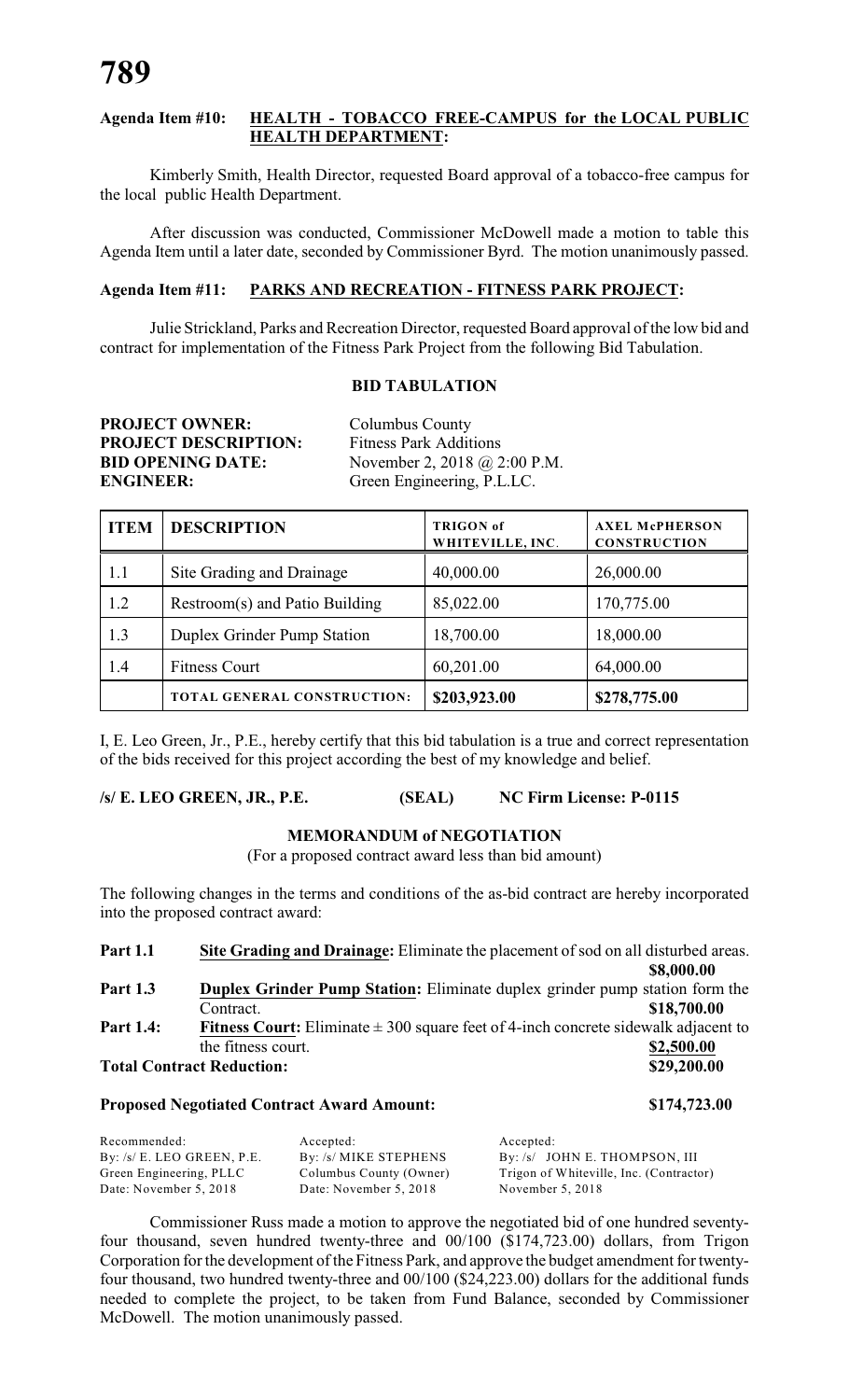#### **Agenda Item 12: EMERGENCY SERVICES - REIMBURSEMENT for FOAM USED at TANKER ACCIDENT:**

Kay Worley, Emergency Services Director, requested Board approval to receive \$5,145.35 for reimbursement of foam used at a tanker accident.

Commissioner Prevatte made a motion to approve receiving five thousand, one hundred forty-five and 35/100 (\$5,145.35) dollars for reimbursement for foam used at a tanker accident, seconded by Vice Chairman Burroughs. The motion unanimously passed.

#### **Agenda Item #13: PLANNING - ESTABLISHMENT of PUBLIC HEARING for NOVEMBER 19, 2018, AT 6:30 P.M., on PROPOSED AMENDMENT to COLUMBUS COUNTY FLOOD DAMAGE PREVENTION ORDINANCE:**

**Corrected information passed out at November 05, 2018 Meeting: PLANNING - ESTABLISHMENT of PUBLIC HEARING For NOVEMBER 19, 2018, at 6:30 P.M., on PROPOSED AMENDMENT to COLUMBUS COUNTY LAND USE REGULATION ORDINANCE:**

Samantha Alsup, Planning Director, requested the Board to establish November 19, 2018, at 6:30 P.M., as a Public Hearing date for the Proposed Amendment to Columbus County Land Use Regulation Ordinance.

Commissioner Byrd made a motion to establish November 19, 2018, at 6:30 P.M., as a Public Hearing date for the Proposed Amendment to Columbus County Land Use Regulation Ordinance, seconded by Vice Chairman Burroughs. The motion unanimously passed.

#### **Agenda Item #14: PLANNING - ESTABLISHMENT of PUBLIC HEARING for NOVEMBER 19, 2018, at 7:30 P.M., on PROPOSED AMENDMENT to COLUMBUS COUNTY FLOOD DAMAGE PREVENTION ORDINANCE:**

Samantha Alsup, Planning Director, requested the Board to establish November 19, 2018, at 7:30 P.M., as a Public Hearing date on the Proposed Amendment to Columbus County Flood Damage Prevention Ordinance.

Commissioner Russ made a motion to establish November 19, 2018, at 7:30 P.M., as a Public Hearing date on the Proposed Amendment to Columbus County Flood Damage Prevention Ordinance, seconded by Commissioner Byrd. The motion unanimously passed.

#### **Agenda Item #15: ECONOMIC DEVELOPMENT - PUBLIC HEARING for NOVEMBER 19, 2018, AT 7:00 P.M.:**

Gary Lanier, Economic Development Director, requested the Board to establish November 19, 2018, at 7:00 P.M., as the date and time for a proposed Economic Development Incentive Grant for Project GESS.

Commissioner Byrdmade a motion to establish November 19, 2018, at 7:00 P.M., as the date and time for a proposed Economic Development Incentive Grant for Project GESS**,** seconded by Vice Chairman Burroughs. The motion unanimously passed.

#### **Agenda Item 16: SOLID WASTE - DISCUSSION of SCRAP TIRE PROGRAM for INFORMATIONAL PURPOSES:**

Harold Nobles, Solid Waste Director, delivered the following information on the Scrap Tire Program.

#### **Columbus County Solid Waste Scrap Tire Disposal Program**

There have been several questions regarding the Scrap Tire Program and how it affects the residents and businesses in Columbus County. This document has been prepared to help answer any questions you may have regarding the program.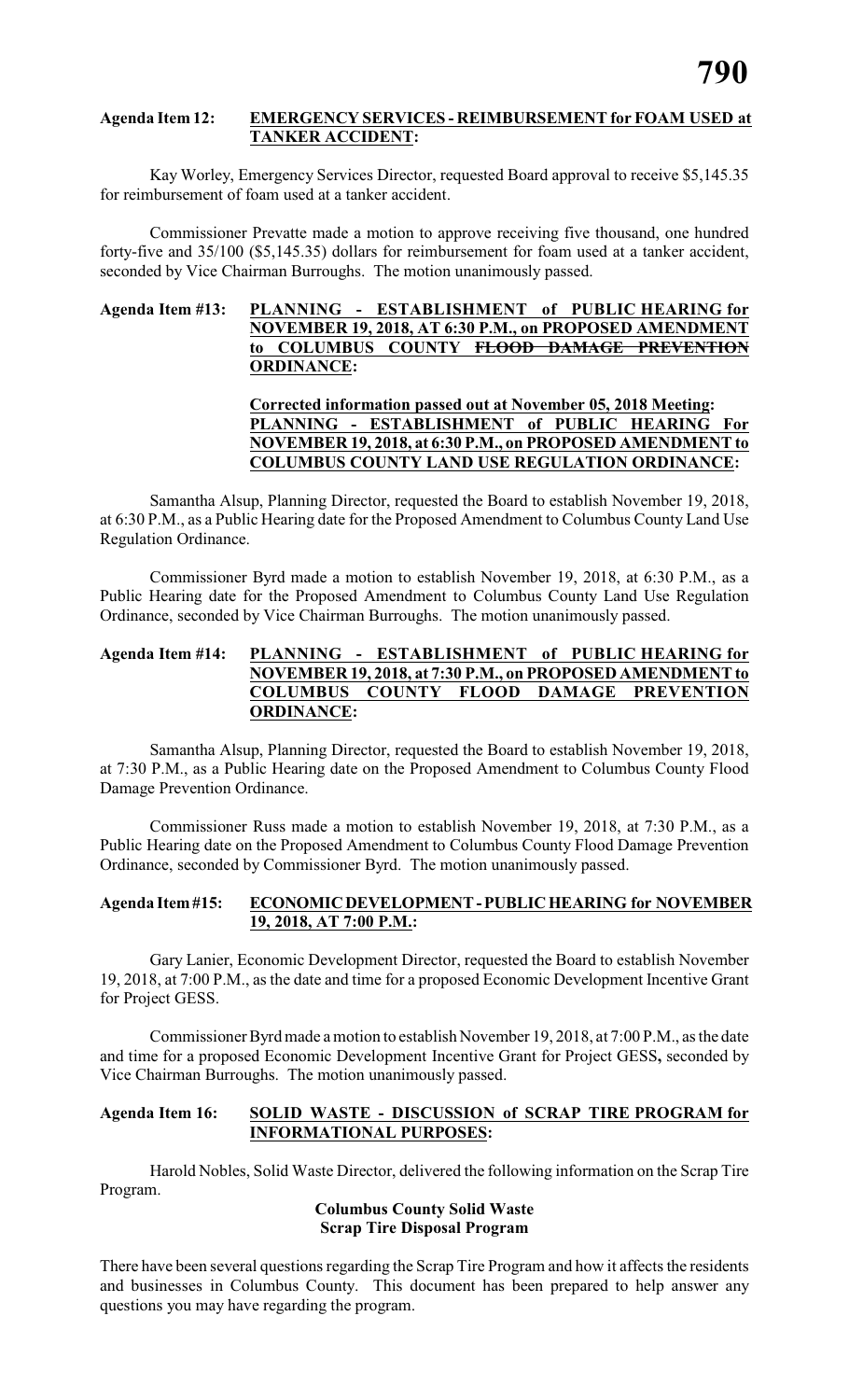- The County is currently under contract with Central Carolina Holdings, LLC out of Cameron, NC for the hauling and disposal of scrap tires. The fuel charge per pick up is \$46. The mixed load rate is \$76.30 per ton.
- Tire businesses pay a monthly fee of \$216 plus tax to rent an 18 wheeler trailer to dispose of the tires. Businesses average two pick ups monthly.
- The County pays an average monthly disposal bill for each business of approximately \$1,500 per month.
- Tire businesses pay a disposal tax of \$2.00 per tire. The state collects these funds and distributes them throughout all NC counties by a percentage based on population.
- The County paid a total of \$74,878 during FY 2017/2018 to assist business owners with the disposal of tires.
- The State helps provide state aid to the County for tire disposal. A total of \$55,829 was received from the state during FY 2017/2018 to help offset the cost of the Scrap Tire Program.
- The difference in the cost of the tire disposal contract versus the state aid for Columbus County for Fiscal Year 2017/2018 is \$19,049.
- The State has warned that funds are decreasing yearly and funding may cease for the program.
- Tires are shipped to Cameron, NC where they are disposed of by being ground into chips.
- Residents can take up to 4 tires per week to the Recycling Centers. The tires must be off the rim. No transfer truck or tractor tires will be accepted.
- Tire businesses in the East end can split the cost of a trailer from CCH. The furthest business is 36 miles from the Transfer Station. Tire businesses in the Pireway community drive 25 miles to dispose of tires at the Transfer Station.
- Per the County Ordinance for Management of Solid Wastes, effective date of January 5, 1998, commercial, industrial, and institutional solid waste may NOT be disposed of at the residential convenience centers.

There are a total of seven (7) Recycling Centers throughout the County. Six (6) of these centers use an 8 yard container for the disposal of scrap tires. The Byrdville Recycling Center has an 18 wheeler trailer size container. The County pays for the monthly rent and disposal fees for the scrap tires at this center. However, the County is currently in the process of removing the 18 wheeler trailer from the Byrdville Recycling Center and replacing it with an 8 yard container so that all centers have the same process and procedures.

### **Agenda Item #17: GOVERNING BODY - VOTING DELEGATE for the 2019 NCACC LEGISLATIVE GOALS CONFERENCE:**

Michael H. Stephens, County Manager, requested the Board to designate a voting delegate for the 2019 NCACC Legislative Goals Conference.

Commissioner Byrd made a motion to table this Agenda item until a later date, seconded by Commissioner Prevatte. The motion unanimously passed.

#### **Agenda Item #18: RESOLUTION - RESOLUTION REQUESTING NC DOT to NAME the US 74 and HIGHWAY 242 OVERPASS in HONOR of KEVIN CONNER:**

Commissioner Edwin Russ requested Board approval and adoption of the Resolution Requesting NCDOT to Name the US 74 and Highway 242 Overpass in Honor of Kevin Conner.

After discussion was conducted, it was the general consensus of the Board to table this Agenda item until the next meeting with his family being present.

#### **RECESS REGULAR SESSION and enter into COMBINATION MEETING of COLUMBUS COUNTY WATER and SEWER DISTRICTS I, II, III, IV and V BOARD MEETING:**

At 7:47 P.M., Commissioner Byrd made a motion to recess Regular Session and enter a **combination meeting** of Columbus County Water and Sewer Districts I, II, III, IV and V Board Meeting, seconded by Commissioner McDowell. The motion unanimously passed.

#### **Agenda Item #19: COLUMBUS COUNTY WATER and SEWER DISTRICTS I, II, III, IV and V - APPROVAL of BOARD MEETING MINUTES:**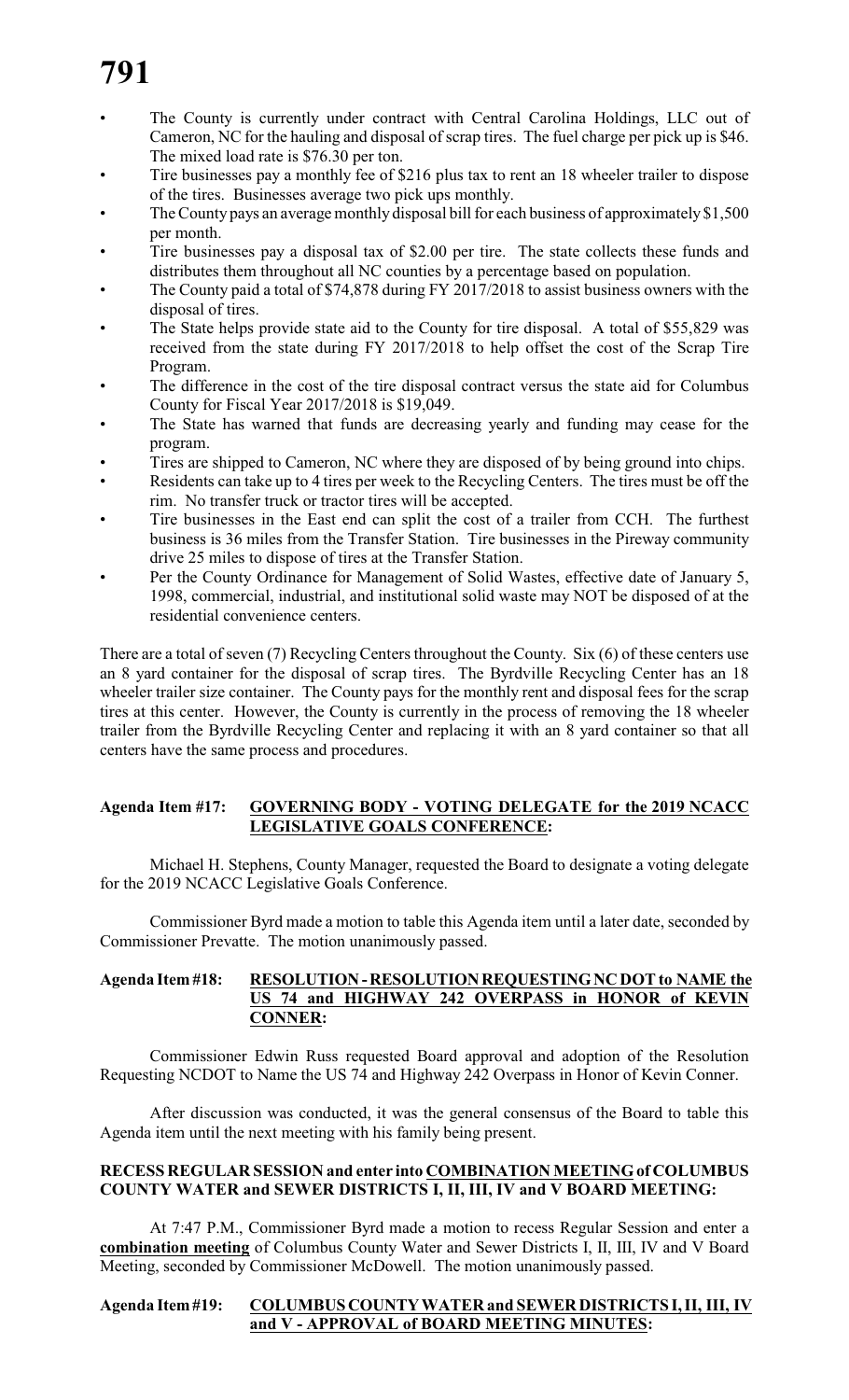October 15, 2018 **Combination Meeting** of Columbus County Water and Sewer Districts I, II, III, IV and V Board Meeting **(5 sets)**

This information will be recorded in Minute Book Number 2 for each Water District, respectively.

#### **Agenda Item #20: COLUMBUS COUNTY WATER and SEWER DISTRICT V - OLD DOCK ELEMENTARY SCHOOL SEWER PROJECT:**

Michael Stephens, County Manager, requested Board approval of Section 3 Plan and the Floodplain Certification, as required by the funding agency.

This information will be recorded in Minute Book Number 2 for Columbus County Water and Sewer District 5.

#### **ADJOURN COMBINATION MEETING of COLUMBUS COUNTY WATER and SEWER DISTRICTS I, II, III, IV and V BOARD MEETING:**

At 7:51 P.M., Commissioner Bullard made a motion to adjourn the **combination meeting** of Columbus County Water and Sewer Districts I, II, III, IV and V Board Meeting, seconded by Commissioner McDowell. The motion unanimously passed.

#### **Agenda Item #21: CONSENT AGENDA ITEMS:**

Commissioner McDowell made a motion to approve the following Consent Agenda Items, seconded by Commissioner Russ. The motion unanimously passed.

| <b>TYPE</b>         | <b>ACCOUNT</b>  | <b>DETAILS</b>                                   | <b>AMOUNT</b> |
|---------------------|-----------------|--------------------------------------------------|---------------|
| <b>Expenditures</b> | 10-4323-512100  | Salaries and Wages Regular Hurricane<br>Florence | 30,000        |
|                     | 10-4323-512230  | Overtime - Hurricane Florence                    | 578,000       |
|                     | 10-4323-518100  | <b>FICA</b>                                      | 46,512        |
|                     | 10-4323-5181200 | Retirement                                       | 50,160        |
|                     | 10-4323-518400  | 401 K                                            | 15,000        |
|                     | 10-4323-522000  | Food and Provisions                              | 25,000        |
|                     | 10-4323-525000  | <b>Vehicles Supplies and Materials</b>           | 1,000         |
|                     | 10-4323-525105  | Gas and Propane                                  | 15,000        |
|                     | 10-4323-526000  | Office Supplies                                  | 1,000         |
|                     | 10-4323-526001  | <b>Departmental Supplies</b>                     | 5,000         |
|                     | 10-4323-531107  | Hotel - Personnel From Out of Town               | 5,000         |
|                     | 10-4323-535110  | M&R Bldg/Grounds                                 | 50,000        |
|                     | 10-4323-535200  | Maintenance and Repair Equipment                 | 5,000         |
|                     | 10-4323-535310  | M&R Body                                         | 10,000        |
|                     | 10-4323-541920  | Rental Equipment                                 | 10,000        |
|                     | 10-4323-541920  | Debris Removal                                   | 150,000       |
| <b>Revenues</b>     | 10-3423-433000  | <b>State Shared Revenues</b>                     | 315,557       |
|                     | 10-3423-423000  | <b>Federal Share Revenues</b>                    | 631,115       |
|                     | 10-3839-489000  | Miscellaneous Revenues-Insurance<br>Payment      | 50,000        |

#### A. **Budget Amendments:**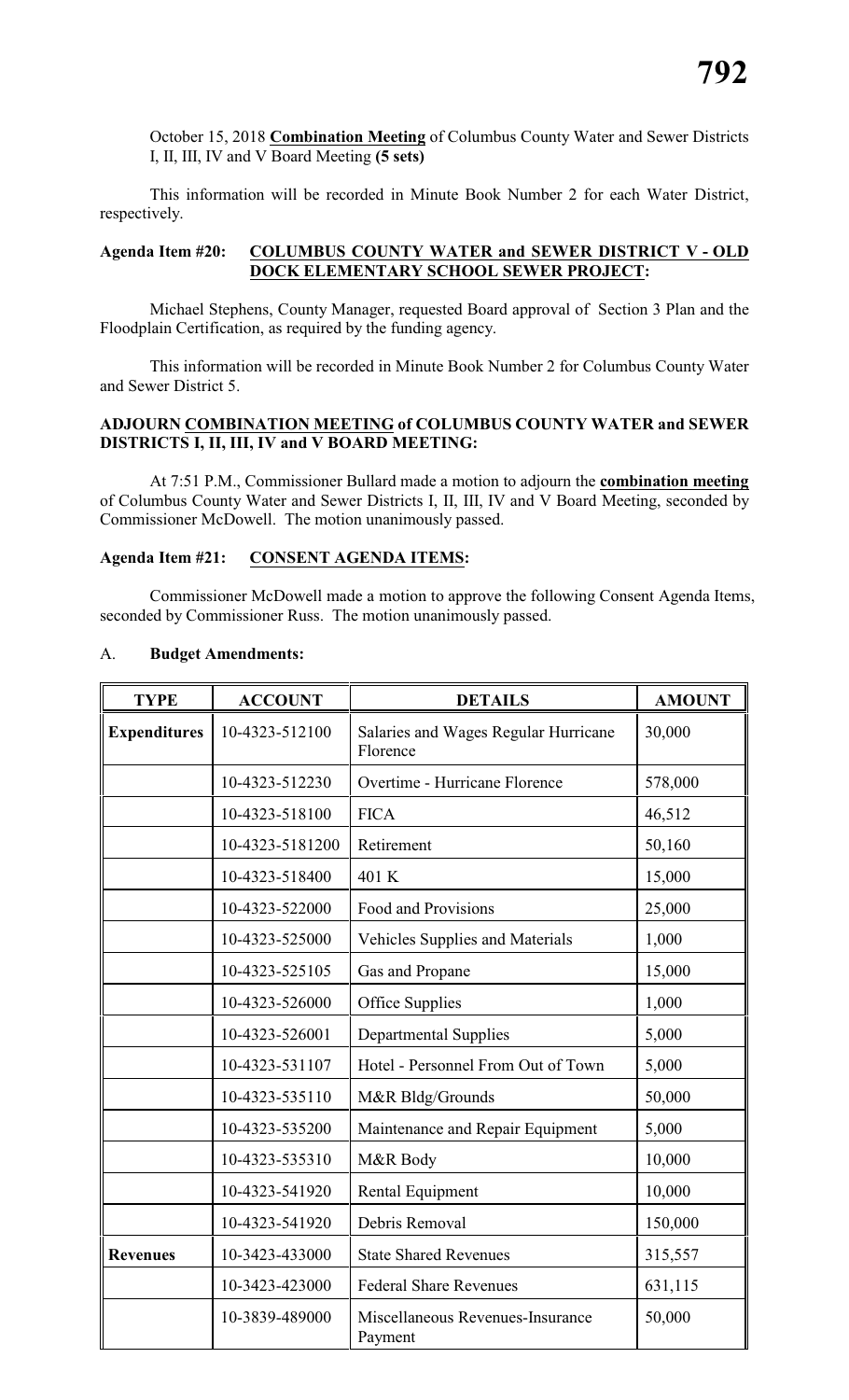| <b>TYPE</b>         | <b>ACCOUNT</b> | <b>DETAILS</b>                           | <b>AMOUNT</b> |
|---------------------|----------------|------------------------------------------|---------------|
| <b>Expenditures</b> | 10-9600-541201 | Rent/Lease Agreements                    | 28,800        |
| <b>Revenues</b>     | 10-3991-499101 | <b>Fund Balance Appropriation</b>        | 28,800        |
| <b>Expenditures</b> | 10-5180-549924 | Mosquito Control                         | 66,617        |
| <b>Revenues</b>     | 10-3510-440099 | <b>State Grant for Mosquito Control</b>  | 66,617        |
| <b>Expenditures</b> | 10-4323-535310 | M&R Body                                 | 7,395         |
|                     | 10-4323-550000 | Capital Outlay                           | 26,900        |
| <b>Revenues</b>     | 10-3423-489059 | Miscellaneous Revenue                    | 34,295        |
| <b>Expenditures</b> | 68-4520-550010 | Capital                                  | 64,553        |
| <b>Revenues</b>     | 68-3452-489040 | Misc                                     | 30,389        |
|                     | 68-3452-498020 | <b>Transfer from Reserves</b>            | 34,164        |
| <b>Expenditures</b> | 10-4331-526001 | <b>Department Supplies</b>               | 5,146         |
| <b>Revenues</b>     | 10-3434-489000 | Fire Marshal Misc Revenue                | 5,146         |
| <b>Expenditures</b> | 32-6130-559055 | Local Match                              | 24,223        |
|                     | 10-9800-598013 | <b>Transferred to Capital Projects</b>   | 24,223        |
| <b>Revenues</b>     | 32-3613-437000 | Fund Balance Appropriated Parks &<br>Rec | 24,223        |
|                     | 10-3991-499101 | Fund Balance Appropriated                | 24,223        |

### B. **Tax Releases and Refunds:**

| Property Value                                                                           | Amount: | \$2,313.90 |                        |          |           |       |            |
|------------------------------------------------------------------------------------------|---------|------------|------------------------|----------|-----------|-------|------------|
| McPherson, Wade & Kelly                                                                  |         |            | <b>PROPERTY: 80715</b> |          | Total:    |       | \$4,694.10 |
| Value: \$32,900.00 Year:                                                                 |         | $09-18$    | Account:               | 09-19925 | $Bill#$ : | 99999 |            |
| Release value on leasehold. Deceased owners. Release Roseland Fire(192.04) release       |         |            |                        |          |           |       |            |
| Columbus Rescue(57.16)                                                                   |         |            |                        |          |           |       |            |
| <b>Property Value</b>                                                                    |         |            |                        |          | Amount:   |       | \$448.83   |
| Silver Eva Maria Tyree                                                                   |         |            | <b>PROPERTY: 98681</b> |          | Total:    |       | \$493.43   |
| Value: \$113,900.00                                                                      | Year:   | 2018       | Account:               | 01-07176 | $Bill#$ : | 30863 |            |
| Release portion of value. Partially exempt for elderly exemption. Release Williams       |         |            |                        |          |           |       |            |
| Fire(33.45) release Whiteville Rescue(11.15)                                             |         |            |                        |          |           |       |            |
| Property Value                                                                           |         |            |                        |          | Amount:   |       | \$569.18   |
| Strickland, Christine S                                                                  |         |            | <b>PROPERTY: 76346</b> |          | Total:    |       | \$632.81   |
| Value: \$270,300.00                                                                      | Year:   | 2018       | Account:               | 01-01724 | $Bill#$ : | 34703 |            |
| Release portion of value. Exemption for 2018 taxes. Release Klondyke Fire(49.49) release |         |            |                        |          |           |       |            |
| Columbus Rescue(14.14)                                                                   |         |            |                        |          |           |       |            |
| Refunds                                                                                  |         |            |                        |          | Amount:   |       | \$0.00     |
| Malpass, Ashford Gene                                                                    |         |            | <b>PROPERTY: 28876</b> |          | Total:    |       | \$200.00   |
| Value: \$0.00                                                                            | Year:   | 2018       | Account:               | 15-25340 | $Bill#$ : | 18989 |            |
| Refund user fee. Dbilled.                                                                |         |            |                        |          |           |       |            |
| User Fee                                                                                 |         |            |                        |          | Amount:   |       | \$0.00     |
| Blackman, Susan Ann & Kenneth Dale                                                       |         |            | PROPERTY: 76798        |          | Total:    |       | \$200.00   |
| Value: \$0.00                                                                            | Year:   | 2018       | Account:               | 03-01444 | Bill#:    | 94143 |            |
| Release user fee. Overbilled.                                                            |         |            |                        |          |           |       |            |
| User Fee                                                                                 |         |            |                        |          | Amount:   |       | \$0.00     |
| Brown, Fearil G (Heirs)                                                                  |         |            | <b>PROPERTY: 26295</b> |          | Total:    |       | \$200.00   |
| Value: $$0.00$                                                                           | Year:   | 2018       | Account:               | 14-02460 | $Bill#$ : | 95745 |            |
| Release user fee. Vacant.                                                                |         |            |                        |          |           |       |            |
| User Fee                                                                                 |         |            |                        |          | Amount:   |       | \$0.00     |
| Butler, Wilbur                                                                           |         |            | <b>PROPERTY: 75305</b> |          | Total:    |       | \$200.00   |
| Value: \$0.00                                                                            | Year:   | 2018       | Account:               | 06-03932 | $Bill#$ : | 97161 |            |
| Release user fee. Overbilled.                                                            |         |            |                        |          |           |       |            |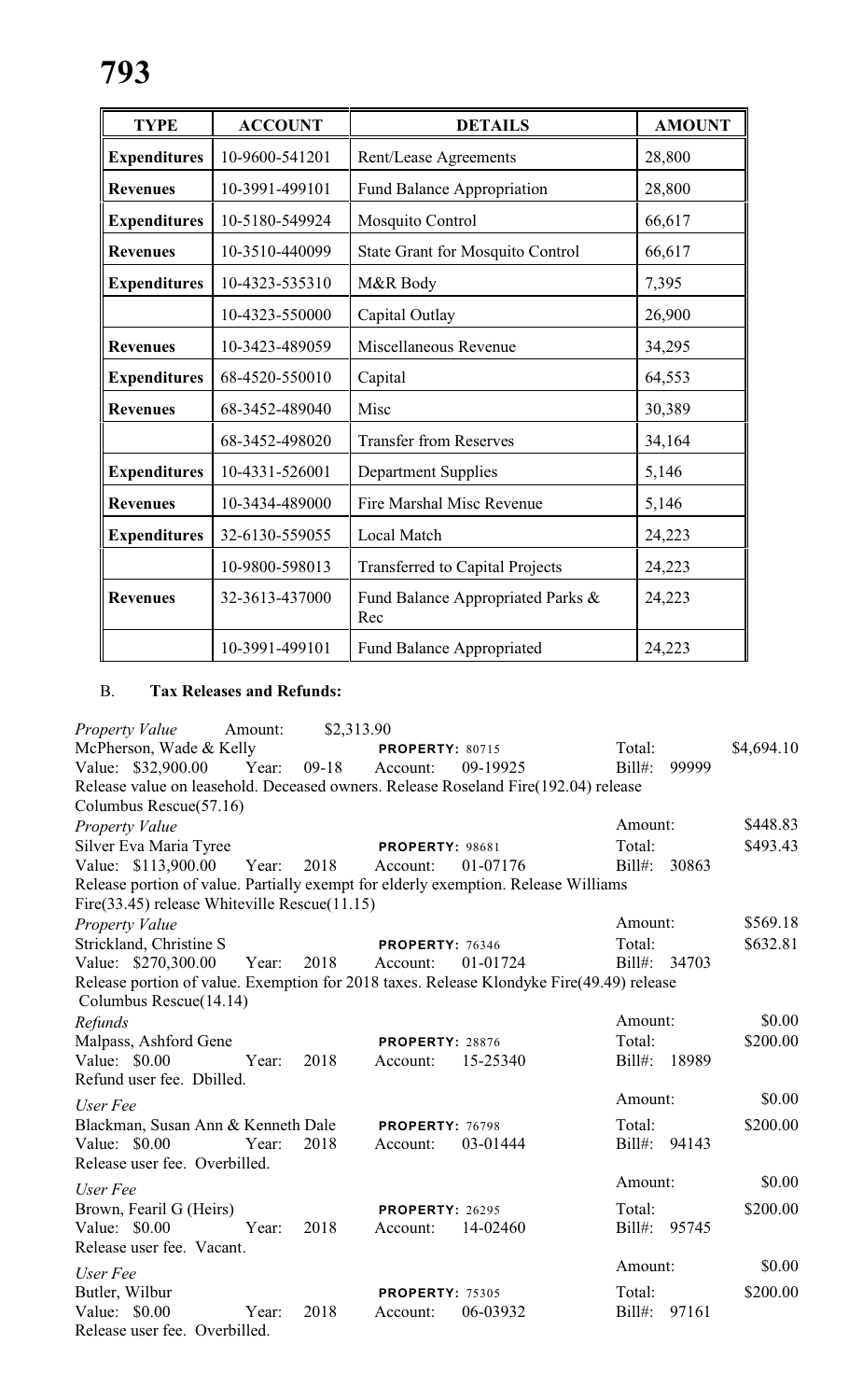| User Fee                                                                         |       |                     |                                         |          | Amount:                |       | \$0.00             |
|----------------------------------------------------------------------------------|-------|---------------------|-----------------------------------------|----------|------------------------|-------|--------------------|
| <b>Carteret Ronald Gene</b><br>Value: \$0.00<br>Release user fee. Vacant.        | Year: | 2018                | PROPERTY: 75564<br>Account:             | 09-02700 | Total:<br>Bill#: 98279 |       | \$200.00           |
| User Fee                                                                         |       |                     |                                         |          | Amount:                |       | \$0.00             |
| Castellanos, Bertoldo<br>Value: \$0.00<br>Release user fee. Dbilled.<br>User Fee | Year: | 2018                | <b>PROPERTY: 82233</b><br>Account:      | 03-05841 | Total:<br>Bill#: 98630 |       | \$200.00<br>\$0.00 |
| Davis, Corene Graham & Howard                                                    |       |                     | <b>PROPERTY: 1128</b>                   |          | Amount:<br>Total:      |       | \$113.00           |
| Value: \$0.00<br>Release user fee. Vacant.                                       |       | Year: 2018 Account: |                                         | 01-00997 | Bill#: 1372            |       |                    |
| User Fee                                                                         |       |                     |                                         |          | Amount:                |       | \$0.00             |
| Edwards, Debbie Williamson<br>Value: \$0.00<br>Release user fee. Overbilled.     | Year: |                     | <b>PROPERTY: 23213</b><br>2018 Account: | 12-30260 | Total:<br>Bill#: 3158  |       | \$200.00           |
| User Fee                                                                         |       |                     |                                         |          | Amount:                |       | \$0.00             |
| Freeman, Millie A<br>Value: \$0.00<br>Release user fee. Vacant.                  | Year: | 2018                | PROPERTY: 8814<br>Account:              | 04-05532 | Total:<br>Bill#: 6125  |       | \$200.00           |
| User Fee                                                                         |       |                     |                                         |          | Amount:                |       | \$0.00             |
| Frink, Annie (Heirs)<br>Value: \$0.00<br>Release user fee. Only 1 can.           | Year: | 2018                | PROPERTY: 88297<br>Account: 13-13884    |          | Total:<br>Bill#: 6219  |       | \$200.00           |
| User Fee                                                                         |       |                     |                                         |          | Amount:                |       | \$0.00             |
| Greene, Jerry (Travis)<br>Value: \$0.00<br>Release user fee. Vacant.             | Year: | 2018                | PROPERTY: 00000<br>Account: 14-04242    |          | Total:<br>Bill#: 9306  |       | \$200.00           |
|                                                                                  |       |                     |                                         |          | Amount:                |       | \$0.00             |
| User Fee<br>Hammonds, Elizabeth Dale                                             |       |                     | PROPERTY: 20747                         |          | Total:                 |       | \$200.00           |
| Value: \$0.00<br>Release user fee. Vacant                                        | Year: | 2018                | Account:                                | 12-03947 | Bill#:                 | 10058 |                    |
| User Fee                                                                         |       |                     |                                         |          | Amount:                |       | \$0.00             |
| Hayes, Dennis Earl<br>Value: \$0.00<br>Release user fee. Vacant                  | Year: | 2018                | PROPERTY: 60073<br>Account:             | 16-07640 | Total:<br>$Bill#$ :    | 10895 | \$200.00           |
| User Fee                                                                         |       |                     |                                         |          | Amount:                |       | \$0.00             |
| Hinson, Reba McPherson<br>Value: \$0.00<br>Release user fee. Vacant.             | Year: | 2018                | <b>PROPERTY: 16079</b><br>Account:      | 09-04817 | Total:<br>Bill#:       | 12426 | \$200.00           |
| User Fee                                                                         |       |                     |                                         |          | Amount:                |       | \$0.00             |
| Inman, J E (Heirs)<br>Value: \$0.00<br>Release user fee. Vacant                  | Year: | 2018                | PROPERTY: 24637<br>Account:             | 13-20820 | Total:<br>Bill#:       | 13572 | \$200.00           |
| User Fee                                                                         |       |                     |                                         |          | Amount:                |       | \$0.00             |
| Keaton, Rufus R<br>Value: \$0.00<br>Release user fee. Only 1 can.                | Year: | 2018                | <b>PROPERTY: 28690</b><br>Account:      | 15-21820 | Total:<br>Bill#:       | 15817 | \$200.00           |
| User Fee                                                                         |       |                     |                                         |          | Amount:                |       | \$0.00             |
| Malpass, Sabrina<br>Value: \$0.00                                                | Year: | 2018                | PROPERTY: 86968<br>Account:             | 15-02828 | Total:<br>$Bill#$ :    | 19117 | \$200.00           |
| Release user fee. Vacant.                                                        |       |                     |                                         |          | Amount:                |       | \$0.00             |
| User Fee                                                                         |       |                     |                                         |          |                        |       |                    |
| MCCray, Carrie Lee<br>Value: \$0.00<br>Release user fees. Vacant.                | Year: | $14 - 18$           | PROPERTY: 86121<br>Account:             | 05-05302 | Total:<br>Bill#:       | 99999 | \$1,047.00         |
| User Fee                                                                         |       |                     |                                         |          | Amount:                |       | \$0.00             |
| Ou Sophie<br>Value: \$0.00                                                       | Year: | 2018                | PROPERTY: 84049<br>Account:             | 03-02548 | Total:<br>Bill#:       | 24611 | \$200.00           |
|                                                                                  |       |                     |                                         |          |                        |       |                    |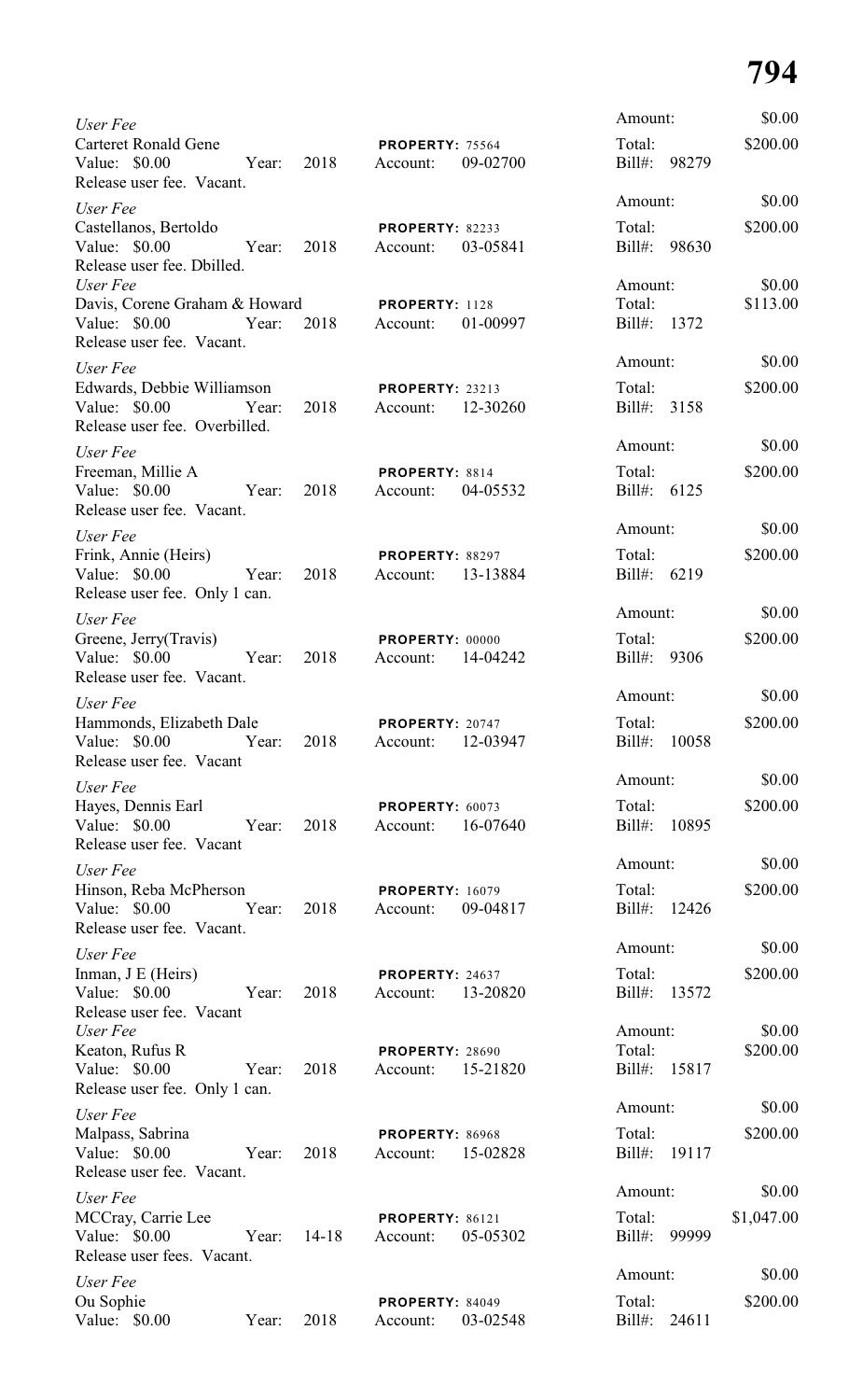| Release user fee. Vacant.                                                                           |                                                |                                   |                    |
|-----------------------------------------------------------------------------------------------------|------------------------------------------------|-----------------------------------|--------------------|
| User Fee                                                                                            |                                                | Amount:                           | \$0.00             |
| Pope, James Edward JR.<br>Value: \$0.00<br>2018<br>Year:<br>Release portion of user fee.            | <b>PROPERTY: 19875</b><br>11-01361<br>Account: | Total:<br>Bill#: 26048            | \$161.07           |
| User Fee                                                                                            |                                                | Amount:                           | \$0.00             |
| Powers, Samuel Devon & Robertha Lynn<br>2018<br>Value: \$0.00<br>Year:<br>Release user fee. Vacant. | PROPERTY: 1198<br>01-05957<br>Account:         | Total:<br>Bill#: 26593            | \$113.00           |
| User Fee                                                                                            |                                                | Amount:                           | \$0.00             |
| Price, Anthony Brian<br>Value: $$0.00$<br>$16-18$<br>Year:<br>Release user fees. House condemned.   | PROPERTY: 7308<br>03-02529<br>Account:         | Total:<br>Bill#:<br>99999         | \$811.00           |
| User Fee                                                                                            |                                                | Amount:                           | \$0.00             |
| Robinson, Miami Young & Travis<br>Value: \$0.00<br>2018<br>Year:<br>Release user fee. Vacant.       | <b>PROPERTY: 94497</b><br>15-03521<br>Account: | Total:<br>Bill#:<br>99999         | \$400.00           |
| User Fee                                                                                            |                                                | Amount:                           | \$0.00             |
| Waddell, Earl<br>Value: \$0.00<br>2018<br>Year:<br>Release 2 user fees. Overbilled.                 | <b>PROPERTY: 29593</b><br>15-36790<br>Account: | Total:<br>Bill#: 37692            | \$400.00           |
| User Fee<br>Watkins, Matthew Lee<br>Value: \$0.00<br>2018<br>Year:<br>Release user fee. Vacant.     | PROPERTY: 5961<br>02-02841<br>Account:         | Amount:<br>Total:<br>Bill#: 39165 | \$0.00<br>\$200.00 |
| User Fee                                                                                            |                                                | Amount:                           | \$0.00             |
| Watts, Ollen Stewart<br>2018<br>Value: \$0.00<br>Year:<br>Release user fees. Overbilled.            | <b>PROPERTY: 12418</b><br>06-42460<br>Account: | Total:<br>Bill#:<br>39413         | \$800.00           |
| User Fee                                                                                            |                                                | Amount:                           | \$0.00             |
| Weaver, Beverly Ann Long<br>Value: $$0.00$<br>Year:<br>2018<br>Release user fee. Overbilled.        | PROPERTY: 86310<br>03-03551<br>Account:        | Total:<br>Bill#: 39587            | \$200.00           |
| User Fee                                                                                            |                                                | Amount:                           | \$0.00             |
| Willoughby, Linda Bass<br>Value: $$0.00$<br>2018<br>Year:<br>Release user fee. DBL                  | <b>PROPERTY: 78759</b><br>12-03128<br>Account: | Total:<br>Bill#: 41387            | \$200.00           |
| User Fee                                                                                            |                                                | Amount:                           | \$0.00             |
| Wilson, Gwendolyn & William<br>Value: $$0.00$<br>Year:<br>2018<br>Release user fee. Dbilled.        | <b>PROPERTY: 12504</b><br>06-00149<br>Account: | Total:<br>Bill#: 41437            | \$200.00           |
| User Fee                                                                                            |                                                | Amount:                           | \$0.00             |
| Worley, William Grey Jr.<br>Value: \$0.00<br>Year:<br>2018<br>Release user fee. Vacant.             | PROPERTY: 86038<br>16-05728<br>Account:        | Total:<br>Bill#: 41912            | \$200.00           |

### **Agenda Item #22: COMMENTS:**

Chairman McKenzie opened the floor for comments. The following spoke.

### B. **Board of Commissioners:**

#### 1. **Commissioner Byrd:** stated the following: -I am requesting the time for the first meeting in December be changed from 6:30 P.M. to 9:00 A.M. to enable all Board members to be present;

### **MOTION:**

Commissioner Byrd made a motion to change the meeting time on December 03, 2018 from the regular time of 6:30 P.M. to 9:00 A.M., seconded by Vice Chairman Burroughs. The motion unanimously passed.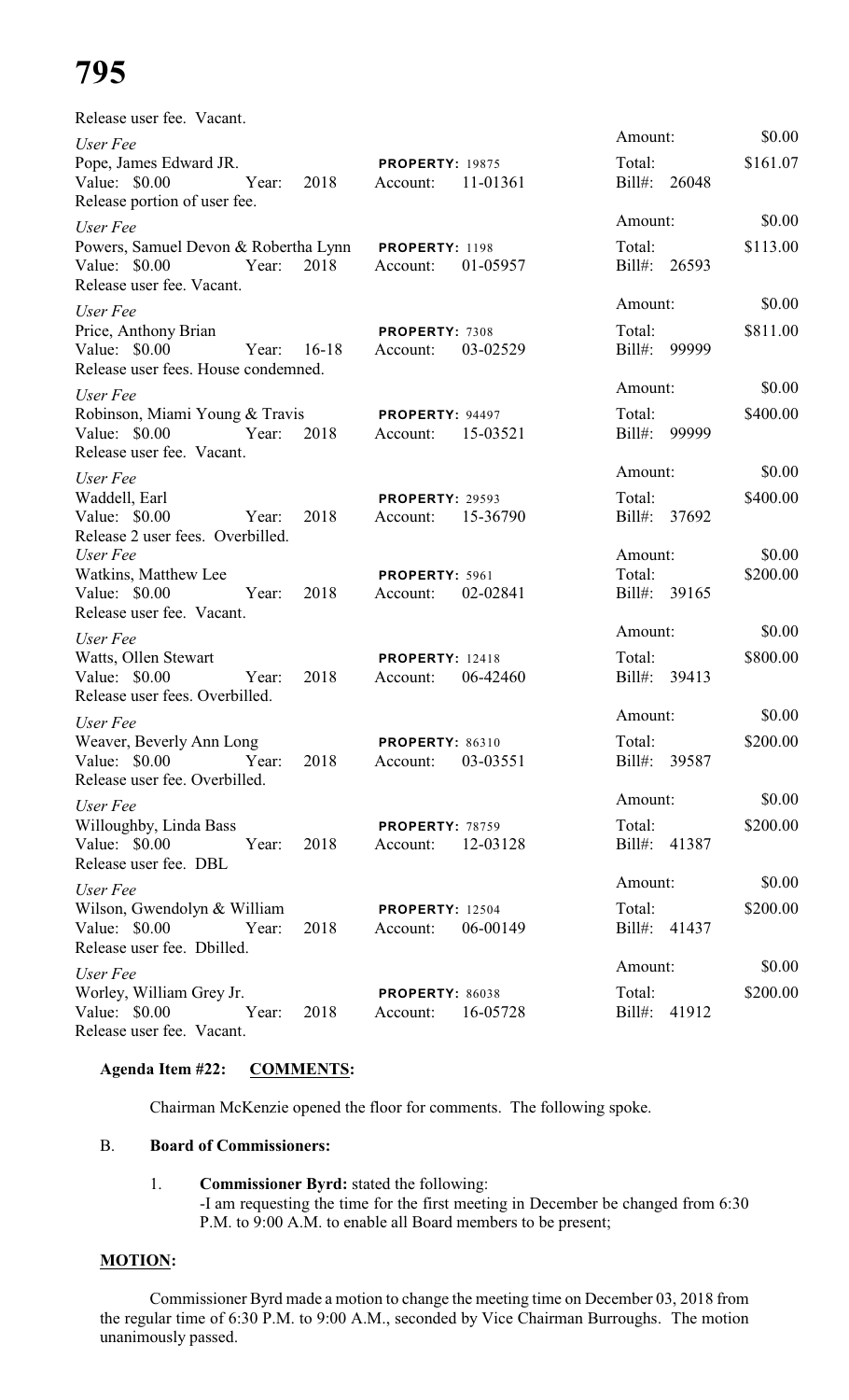-I was made aware of the two (2) applications for building inspectors through direct contact from the applicants; **and**

-We need to check into the insurance we provide for our deputies at the Sheriff's Department.

2. **Commissioner Russ:** stated the following:

-There is a problem with excessive water at the South Carolina state line, especially around Highway 9 and the Waccamaw River Bridge;

-We need to send a letter to the North Carolina Department of Transportation and request them to send a letter to the South Carolina Department of Transportation regarding a more efficient way to handle unexpected excessive water; **and** -We need to send a letter to the Town of Lake Waccamaw regarding the opening of the dam a week or two (2) weeks before a storm to regulate the amount of water being dumped on the downstream areas.

#### 3. **Commissioner McDowell:** stated the following:

- -Thank everyone that attended the Veterans Parade;
- -Please remember to vote tomorrow;
- -We need to address the debris being delivered to the Landfill; **and**
- -The roadside debris pick up schedule needs to be provided to our citizens.

#### 4. **Commissioner Bullard:** stated the following:

-Mike, what is the status of the School Merger Study? Mike replied stating the last information I have received is Ms. Atkinson had set up meeting with the superintendents to tour the facilities; **and**

-The three (3) months are up, and I would like to know when they can meet with us.

- 5. **Commissioner Prevatte:** stated the following: -Columbus County has many drainage problems and this has been many years; -I concur for the help for our law enforcement officers; **and** -In the eastern end of the County, we had a closing of a nursing home, by the State, that needed to be closed.
- 6. **Vice Chairman Burroughs:** stated the following: -Larry, what is the status on the bid process for the Historic Courthouse foundation and windows? Larry replied stating that Mr. Stephens, Amanda and I are working on that; **and**

-Everybody, please vote tomorrow if you have not voted.

7. **Chairman McKenzie:** stated the following:

-Please remember to vote tomorrow;

-Columbus County does have drainage problems countywide;

-The November 19, 2018 Meeting will be my last meeting as a Commissioner, but will still work for Columbus County; **and**

-It has been a pleasure working with you.

- C. **County Manager (Michael H. Stephens):** stated I do not know where the \$98 million FEMA money is.
- D. **County Attorney (Amanda B. Prince):** stated the following: -I spoke to NCACC regarding the reimbursement of inspection fees that were waived due to storm damage; -I was informed that lobbying for this will be done in November, 2018; **and** -This matter needs to be taken to your state representatives.

### **Agenda Item 23: ADJOURNMENT:**

At 8:23 P.M., Commissioner McDowell made a motion to adjourn, seconded by Commissioner McDowell. The motion unanimously passed.

**\_\_\_\_\_\_\_\_\_\_\_\_\_\_\_\_\_\_\_\_\_\_\_\_\_\_\_\_\_\_ \_\_\_\_\_\_\_\_\_\_\_\_\_\_\_\_\_\_\_\_\_\_\_\_\_\_\_\_\_\_\_\_\_\_\_\_\_**

#### **APPROVED:**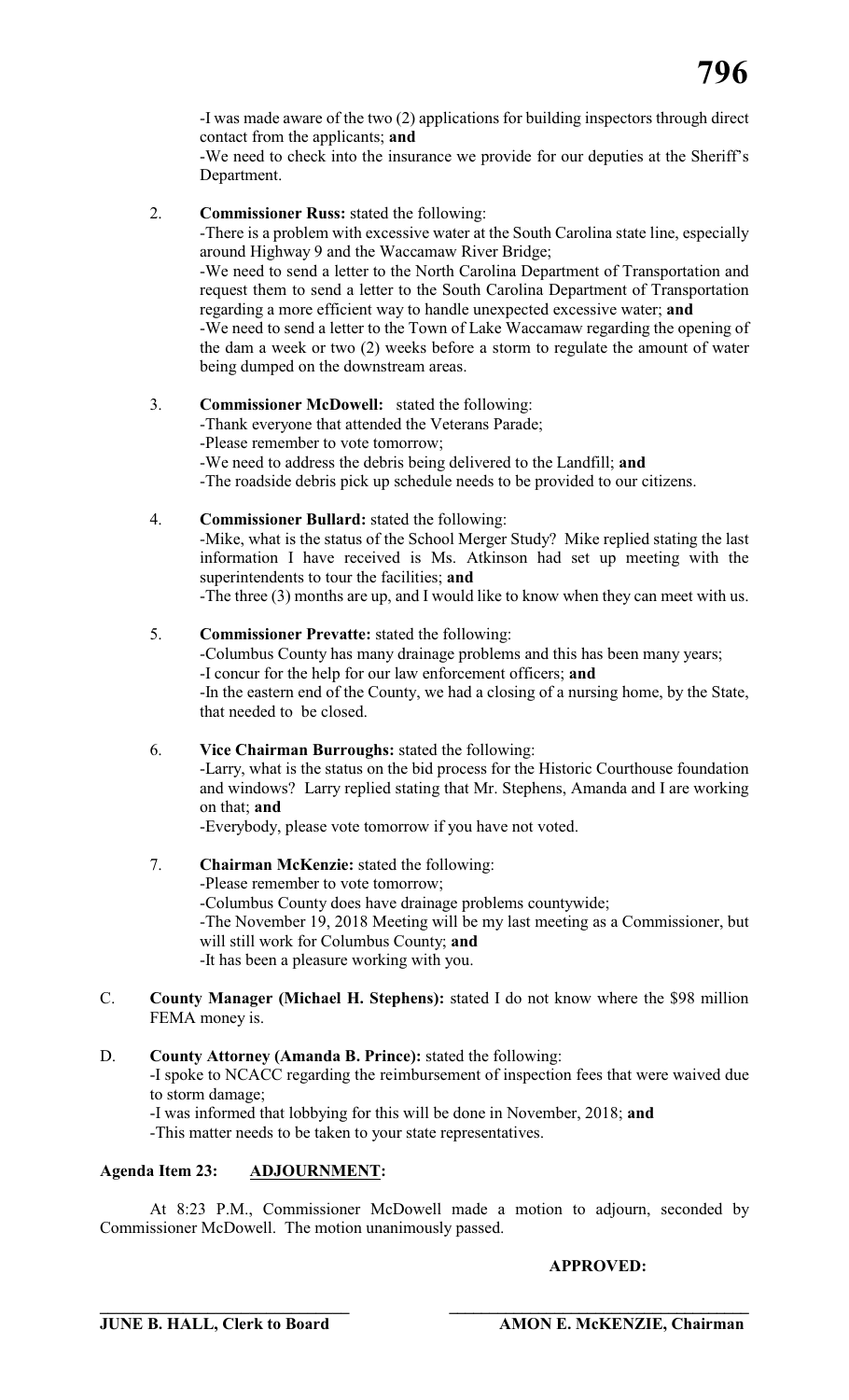**7:47 P.M.**

The Honorable Columbus County Commissioners met on the above stated date and at the above stated time in the Dempsey B. Herring Courthouse Annex Building, located at 112 West Smith Street, Whiteville, North Carolina, to act as the Columbus County Water and Sewer District I Board.

#### **COMMISSIONERS PRESENT: APPOINTEES PRESENT:**

James E. Prevatte June B. Hall, **Clerk to the Board** P. Edwin Russ Ricky Bullard Charles T. McDowell

Amon E. McKenzie, **Chairman** Mike Stephens, **County Manager** Trent Burroughs, Vice-Chairman Amanda B. Prince, County Attorney Giles E. Byrd **Bobbie Faircloth, Finance Officer** 

#### **MEETING CALLED TO ORDER:**

At 7:47P.M., Chairman Amon E. McKenzie called the **combination meeting** of Columbus County Water and Sewer Districts I, II, III, IV and V Board Meeting to order.

#### **Agenda Item #19: COLUMBUS COUNTY WATER and SEWER DISTRICTS I, II, III, IV and V - APPROVAL of BOARD MEETING MINUTES:**

October 15, 2018 **Combination Meeting** of Columbus County Water and Sewer Districts I, II, III, IV and V Board Meeting **(5 sets)**

Vice Chairman Burroughs made a motion to approve the October 15, 2018 Columbus County Water and Sewer District I Board Meeting Minutes, as recorded, seconded by Commissioner Bullard. The motion unanimously passed.

#### **ADJOURNMENT:**

At 7:51 P.M., Commissioner Bullard made a motion to adjourn, seconded by Commissioner McDowell. The motion unanimously passed.

\_\_\_\_\_\_\_\_\_\_\_\_\_\_\_\_\_\_\_\_\_\_\_\_\_\_\_\_\_ \_\_\_\_\_\_\_\_\_\_\_\_\_\_\_\_\_\_\_\_\_\_\_\_\_\_\_\_\_\_\_\_\_\_\_

**APPROVED:**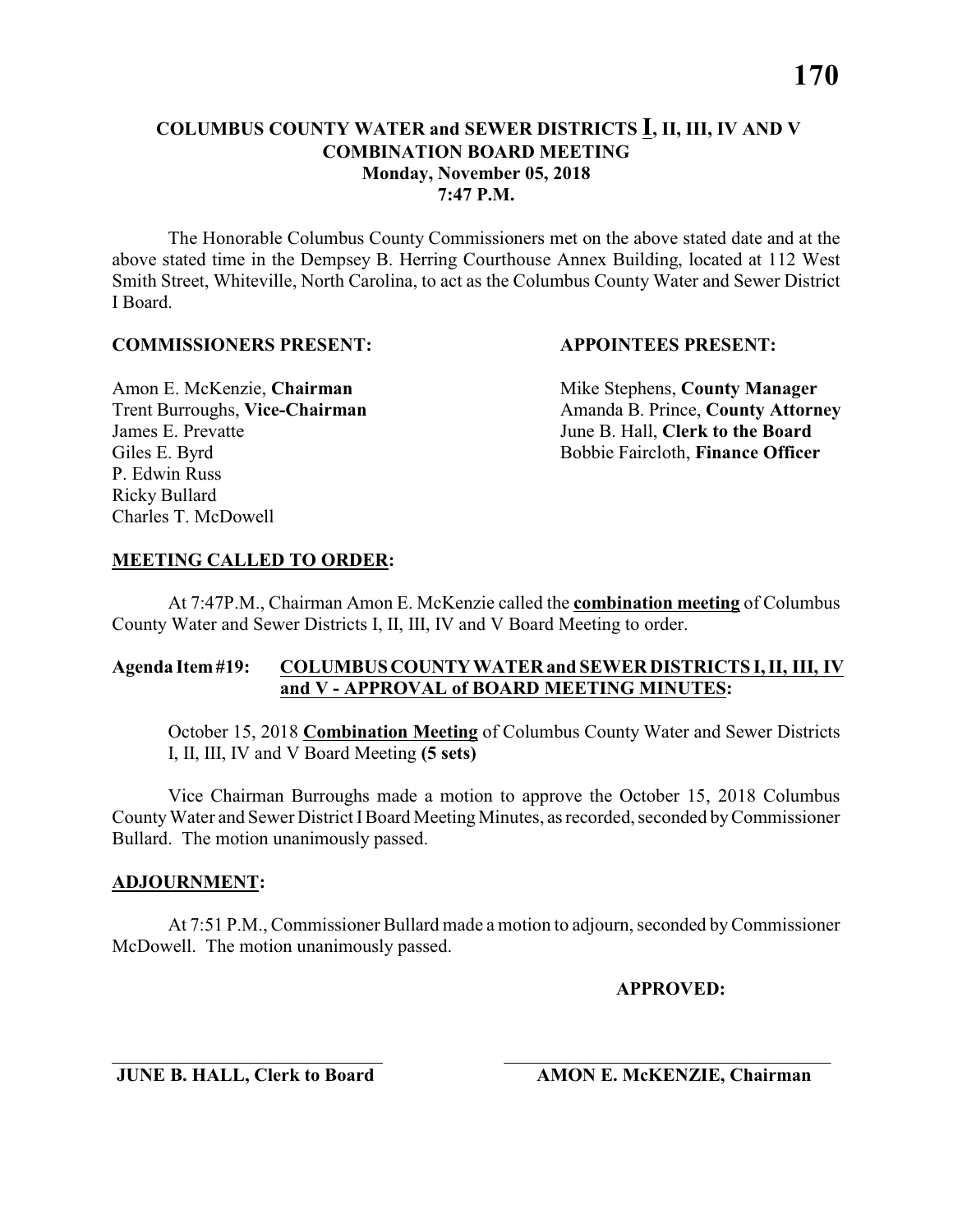#### **COMBINATION BOARD MEETING Monday, November 05, 2018**

**7:47 P.M.**

The Honorable Columbus County Commissioners met on the above stated date and at the above stated time in the Dempsey B. Herring Courthouse Annex Building, located at 112 West Smith Street, Whiteville, North Carolina, to act as the Columbus County Water and Sewer District II Board.

#### **COMMISSIONERS PRESENT: APPOINTEES PRESENT:**

Amon E. McKenzie, **Chairman** Mike Stephens, **County Manager** James E. Prevatte June B. Hall, **Clerk to the Board** P. Edwin Russ Ricky Bullard Charles T. McDowell

Trent Burroughs, Vice-Chairman Amanda B. Prince, County Attorney Giles E. Byrd **Bobbie Faircloth, Finance Officer** 

#### **MEETING CALLED TO ORDER:**

At 7:47P.M., Chairman Amon E. McKenzie called the **combination meeting** of Columbus County Water and Sewer Districts I, II, III, IV and V Board Meeting to order.

#### **Agenda Item #19: COLUMBUS COUNTY WATER and SEWER DISTRICTS I, II, III, IV and V - APPROVAL of BOARD MEETING MINUTES:**

October 15, 2018 **Combination Meeting** of Columbus County Water and Sewer Districts I, II, III, IV and V Board Meeting **(5 sets)**

Vice Chairman Burroughs made a motion to approve the October 15, 2018 Columbus County Water and Sewer District II Board Meeting Minutes, as recorded, seconded by Commissioner Bullard. The motion unanimously passed.

#### **ADJOURNMENT:**

At 7:51 P.M., Commissioner Bullard made a motion to adjourn, seconded by Commissioner McDowell. The motion unanimously passed.

\_\_\_\_\_\_\_\_\_\_\_\_\_\_\_\_\_\_\_\_\_\_\_\_\_\_\_\_\_ \_\_\_\_\_\_\_\_\_\_\_\_\_\_\_\_\_\_\_\_\_\_\_\_\_\_\_\_\_\_\_\_\_\_\_

**APPROVED:**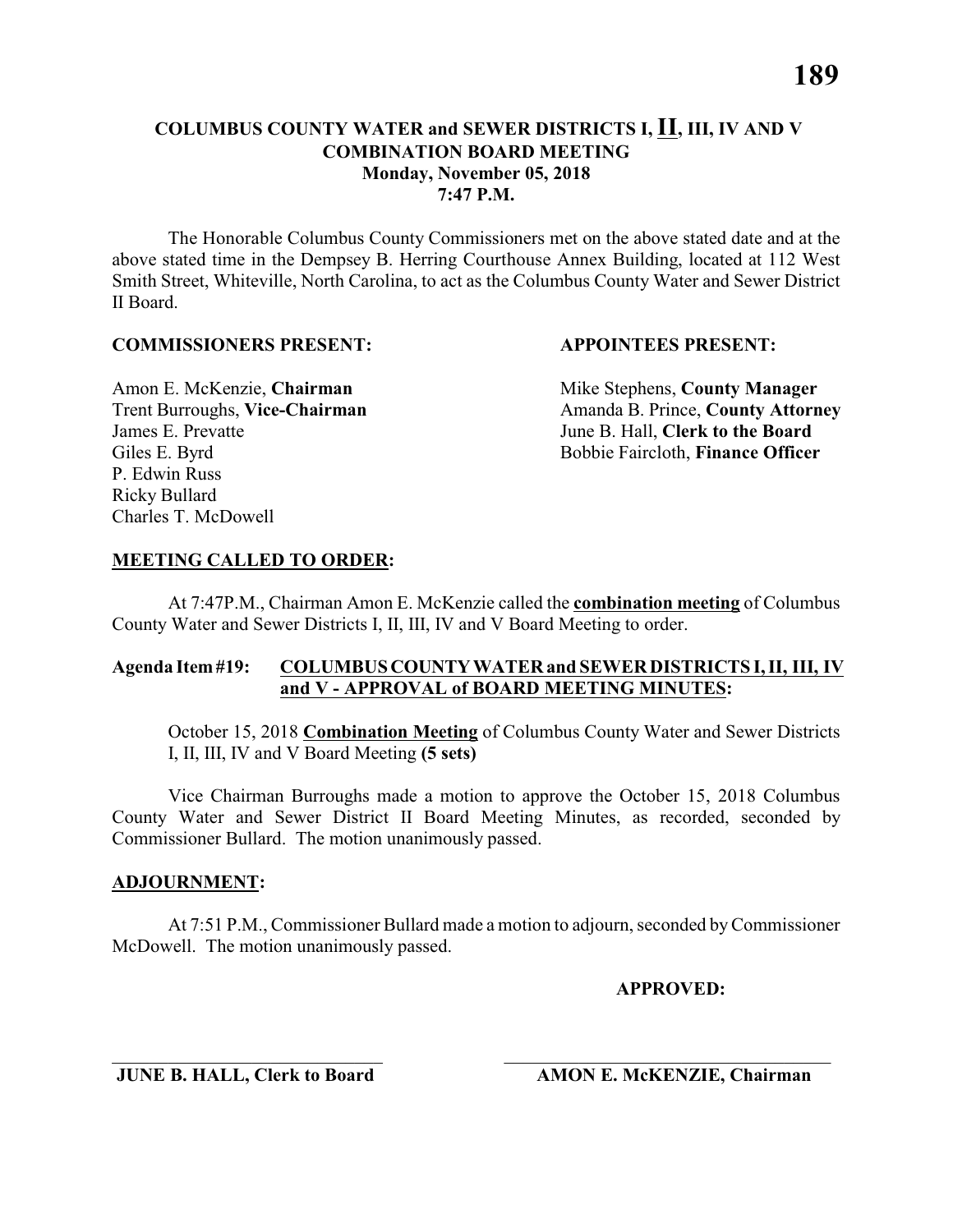#### **COLUMBUS COUNTY WATER and SEWER DISTRICTS I, II, III, IV AND V COMBINATION BOARD MEETING Monday, November 05, 2018 7:47 P.M.**

The Honorable Columbus County Commissioners met on the above stated date and at the above stated time in the Dempsey B. Herring Courthouse Annex Building, located at 112 West Smith Street, Whiteville, North Carolina, to act as the Columbus County Water and Sewer District III Board.

#### **COMMISSIONERS PRESENT: APPOINTEES PRESENT:**

James E. Prevatte June B. Hall, **Clerk to the Board** P. Edwin Russ Ricky Bullard Charles T. McDowell

Amon E. McKenzie, **Chairman** Mike Stephens, **County Manager** Trent Burroughs, Vice-Chairman Amanda B. Prince, County Attorney Giles E. Byrd **Bobbie Faircloth, Finance Officer** 

#### **MEETING CALLED TO ORDER:**

At 7:47P.M., Chairman Amon E. McKenzie called the **combination meeting** of Columbus County Water and Sewer Districts I, II, III, IV and V Board Meeting to order.

#### **Agenda Item #19: COLUMBUS COUNTY WATER and SEWER DISTRICTS I, II, III, IV and V - APPROVAL of BOARD MEETING MINUTES:**

October 15, 2018 **Combination Meeting** of Columbus County Water and Sewer Districts I, II, III, IV and V Board Meeting **(5 sets)**

Vice Chairman Burroughs made a motion to approve the October 15, 2018 Columbus County Water and Sewer District III Board Meeting Minutes, as recorded, seconded by Commissioner Bullard. The motion unanimously passed.

#### **ADJOURNMENT:**

At 7:51 P.M., Commissioner Bullard made a motion to adjourn, seconded by Commissioner McDowell. The motion unanimously passed.

\_\_\_\_\_\_\_\_\_\_\_\_\_\_\_\_\_\_\_\_\_\_\_\_\_\_\_\_\_ \_\_\_\_\_\_\_\_\_\_\_\_\_\_\_\_\_\_\_\_\_\_\_\_\_\_\_\_\_\_\_\_\_\_\_

**APPROVED:**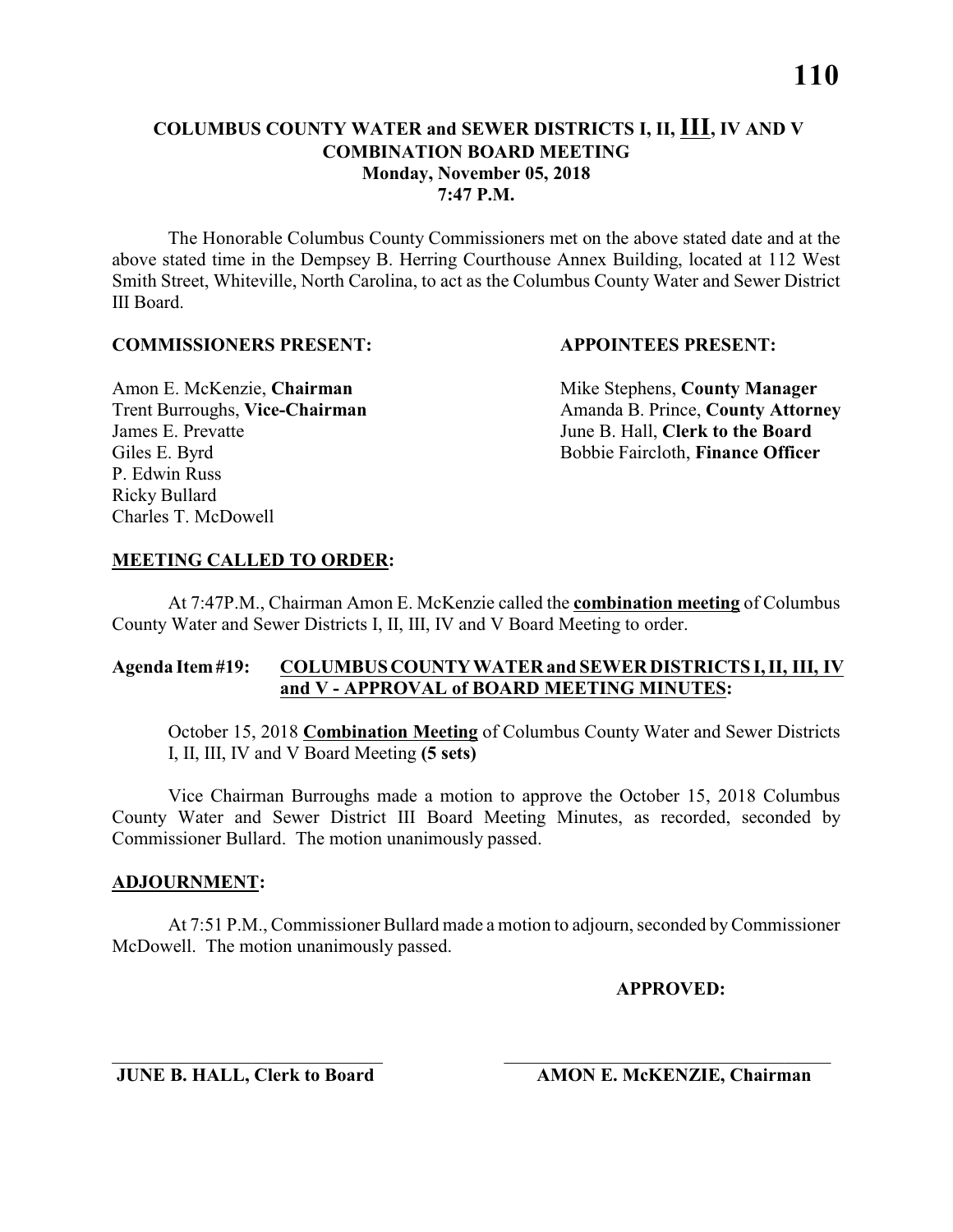#### **COLUMBUS COUNTY WATER and SEWER DISTRICTS I, II, III, IV AND V COMBINATION BOARD MEETING Monday, November 05, 2018 7:47 P.M.**

The Honorable Columbus County Commissioners met on the above stated date and at the above stated time in the Dempsey B. Herring Courthouse Annex Building, located at 112 West Smith Street, Whiteville, North Carolina, to act as the Columbus County Water and Sewer District IV Board.

#### **COMMISSIONERS PRESENT: APPOINTEES PRESENT:**

James E. Prevatte June B. Hall, **Clerk to the Board** P. Edwin Russ Ricky Bullard Charles T. McDowell

Amon E. McKenzie, **Chairman** Mike Stephens, **County Manager** Trent Burroughs, Vice-Chairman Amanda B. Prince, County Attorney Giles E. Byrd **Bobbie Faircloth, Finance Officer** 

#### **MEETING CALLED TO ORDER:**

At 7:47P.M., Chairman Amon E. McKenzie called the **combination meeting** of Columbus County Water and Sewer Districts I, II, III, IV and V Board Meeting to order.

#### **Agenda Item #19: COLUMBUS COUNTY WATER and SEWER DISTRICTS I, II, III, IV and V - APPROVAL of BOARD MEETING MINUTES:**

October 15, 2018 **Combination Meeting** of Columbus County Water and Sewer Districts I, II, III, IV and V Board Meeting **(5 sets)**

Vice Chairman Burroughs made a motion to approve the October 15, 2018 Columbus County Water and Sewer District IV Board Meeting Minutes, as recorded, seconded by Commissioner Bullard. The motion unanimously passed.

#### **ADJOURNMENT:**

At 7:51 P.M., Commissioner Bullard made a motion to adjourn, seconded by Commissioner McDowell. The motion unanimously passed.

\_\_\_\_\_\_\_\_\_\_\_\_\_\_\_\_\_\_\_\_\_\_\_\_\_\_\_\_\_ \_\_\_\_\_\_\_\_\_\_\_\_\_\_\_\_\_\_\_\_\_\_\_\_\_\_\_\_\_\_\_\_\_\_\_

**APPROVED:**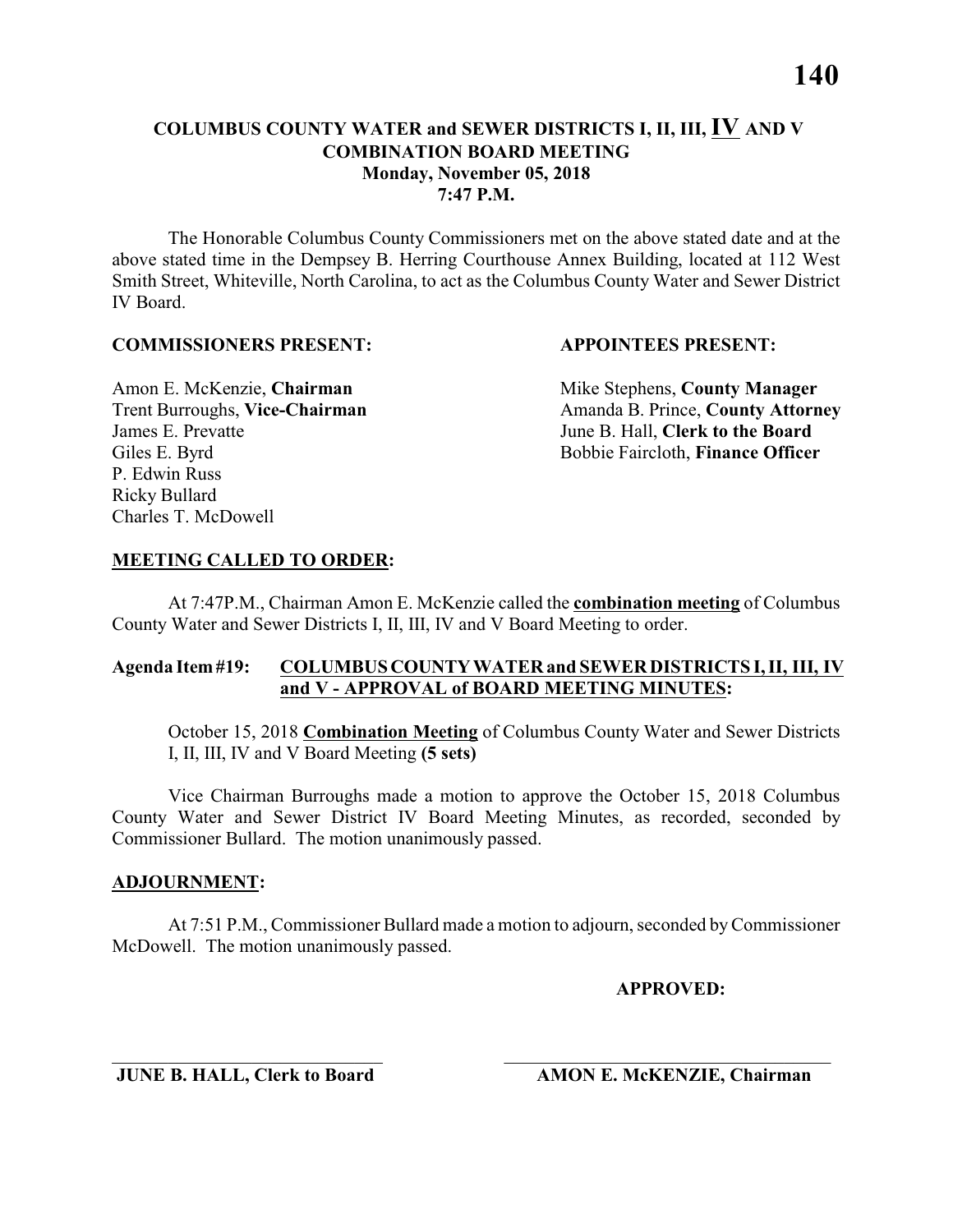#### **COLUMBUS COUNTY WATER and SEWER DISTRICTS I, II, III, IV AND V COMBINATION BOARD MEETING Monday, November 05, 2018 7:47 P.M.**

The Honorable Columbus County Commissioners met on the above stated date and at the above stated time in the Dempsey B. Herring Courthouse Annex Building, located at 112 West Smith Street, Whiteville, North Carolina, to act as the Columbus County Water and Sewer District V Board.

#### **COMMISSIONERS PRESENT: APPOINTEES PRESENT:**

James E. Prevatte June B. Hall, **Clerk to the Board** P. Edwin Russ Ricky Bullard Charles T. McDowell

Amon E. McKenzie, **Chairman** Mike Stephens, **County Manager** Trent Burroughs, Vice-Chairman Amanda B. Prince, County Attorney Giles E. Byrd **Bobbie Faircloth, Finance Officer** 

#### **MEETING CALLED TO ORDER:**

At 7:47P.M., Chairman Amon E. McKenzie called the **combination meeting** of Columbus County Water and Sewer Districts I, II, III, IV and V Board Meeting to order.

#### **Agenda Item #19: COLUMBUS COUNTY WATER and SEWER DISTRICTS I, II, III, IV and V - APPROVAL of BOARD MEETING MINUTES:**

October 15, 2018 **Combination Meeting** of Columbus County Water and Sewer Districts I, II, III, IV and V Board Meeting **(5 sets)**

Vice Chairman Burroughs made a motion to approve the October 15, 2018 Columbus County Water and Sewer District V Board Meeting Minutes, as recorded, seconded by Commissioner Bullard. The motion unanimously passed.

#### **Agenda Item #20: COLUMBUS COUNTY WATER and SEWER DISTRICT V - OLD DOCK ELEMENTARY SCHOOL SEWER PROJECT:**

Michael Stephens, County Manager, requested Board approval of the following Section 3 Plan and the Floodplain Certification, as required by the funding agency.

#### **Local Economic Benefit for Low- and Very Low-Income Persons Plan Section 3 Plan**

To ensure that, to the greatest extent possible, contracts for work are awarded to business concerns located or owned in substantial part by persons residing in the Section 3 covered area, as required by Section 3 of the Housing and Urban Development Act of 1968, Error! Not a valid link. has developed and hereby adopts the following Plan: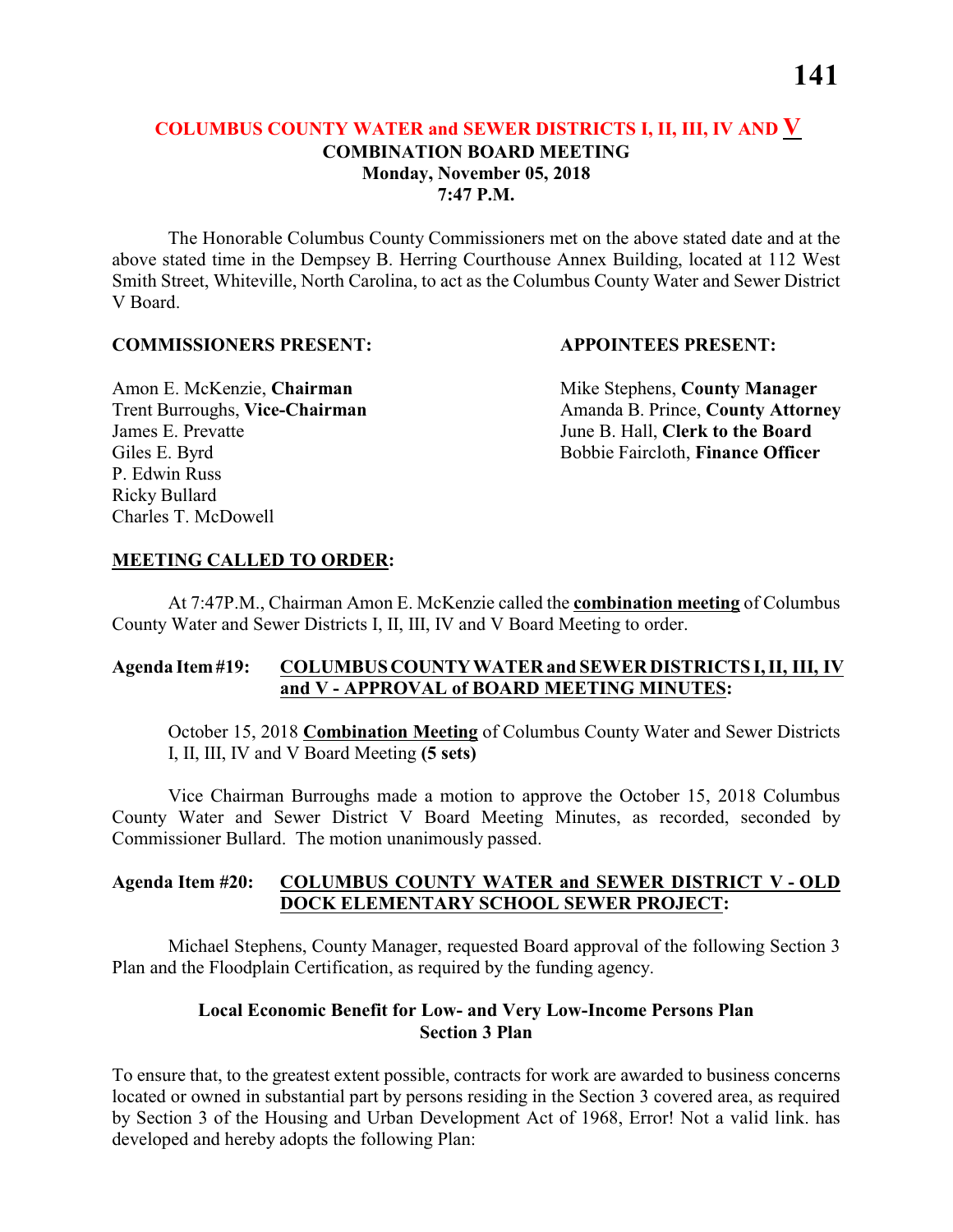This Section 3 Plan shall apply to services needed in connection with the grant including, but not limited to, businesses in the fields of planning, consulting, design, building construction/renovation, maintenance and repair, etc.

This Section 3 covered project area for the purposes of this grant program shall include Error! Not a valid link. and portions of the immediately adjacent area.

When in need of a service, the County will identify suppliers, contractors or subcontractors located in the Section 3 area. Resources for this identification shall include the Minority Business Directory published through the State Department of Commerce, local directories and Small Business Administration local offices. Word of mouth recommendation shall also be used as a source.

The County will include this Section 3 clause in all contracts executed under this CDBG-Infrastructure Program. Where deemed necessary, listings from any agency noted above shall be included as well as sources of subcontractors and suppliers.

The prime contractor selected for major public works facility or public construction work will be required to submit a Section 3 Plan which will outline his/her work needs in connection with the project. Should a need exist to hire any additional personnel, the Error! Not a valid link. Employment Security Commission shall be notified and referred to the contractor.

Each contract for housing rehabilitation under the program, as applicable, for jobs having contracts in excess of \$100,000 shall be required to submit a Section 3 Plan. This Plan will be maintained on file in the grant office and shall be updated from time to time or as the grant staff may deem necessary.

Early in our project, prior to any contracting, major purchases or hiring, we will develop a listing of jobs, supplies and contracts likely to be utilized during the project. We will then advertise in our local newspaper an advertisement, prominently located as a display advertisement, the pertinent information regarding the project including all Section 3 required information.

Adopted this the 5th day of November 2018.

#### /s/ **AMON E. McKENZIE, Chairman**

**ATTEST:** /s/ **JUNE B. HALL, Clerk to the Board**

#### **Columbus County 2018 CDBG-Infrastructure Project Floodplain Certification Grant 11-D-2944**

This will certify that the activities proposed in Columbus County's 2018 CDBG-Infrastructure Project, known as the Old Dock School Wastewater Project, will not increase the base flood elevations or floodway elevations, or impact the floodway widths as a result of sewer line construction in the above referenced project.

Columbus County participates in the national flood insurance program and will ensure that all